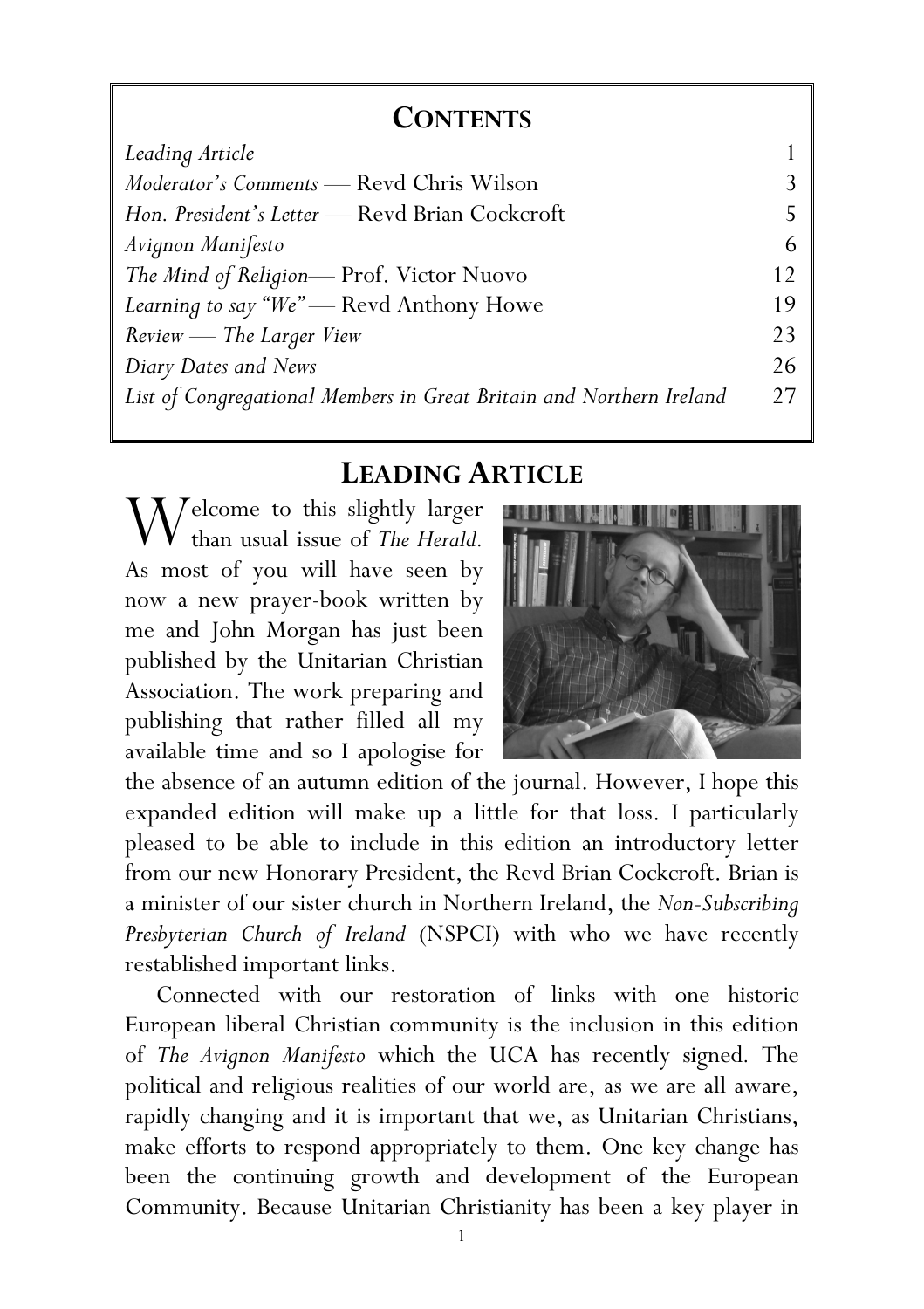the development of European identity—especially in terms of religious tolerance—it seems important that we begin to reconnect with our brothers and sisters on the mainland of Europe and, as you will see, by extension with two Francophone African groups. For too long there hasn't been much activity in that direction so the preparation and publication of the Avignon Manifesto is of some significance. Please do make its message more widely known because, as denominational structures become less important everywhere, broader liberal Christian networks such as the manifesto is promoting will become increasingly relevant to our small community of faith.

While I was in Avignon preparing the Manifesto the Secretary-General of l'Assemblée fraternelle des chrétiens unitariens, Jean-Claude Barbier, very kindly gave me a reproduction of the medal reproduced on the front cover of this edition. The French historian Albert Blanchard-Gaillard tells us that the medallion was worn by young Polish Brethren of noble origin who, without superstition, loved Jesus and held him as their master and began, in the late sixteenth century, to frequent foreign universities to study under anti-trinitarian ministers or theologians, principally in Holland or Germany. Because to be a Socinian (that is to say a Unitarian) was still to risk execution the medal was, in addition to being a statement of their faith, also a way of identifying each other without making their heresy obvious. The inscription, because it was in Hebrew, would not be understood by most people and the wearer could either claim ignorance as to its meaning or, if it someone could actually read it, it would be possible to give it an orthodox spin. But to most it would be understood as a simple symbol of devotion to Jesus (Revue Regard, no. 2, Summer 1997, Institut d'études et de recherches sur l'histoire, les traditions, la nature et les sciences, pp. 30-34).

 The beautiful picture of the human Rabbi Jesus, is surrounded by the single word "man" ("ishi") which is also used in Hebrew as a balance to the idea of God and so has the additional connotation of ordinary, customary or common—i.e. that which is not God. On the reverse the inscription reads "Mashiah melekh ba besgalom wa' Adam-Adam 'asui hai" which can be translated to mean "The Messiah of the Kingdom of Peace became a human being." A perfect message to offer you all at Advent and Christmas.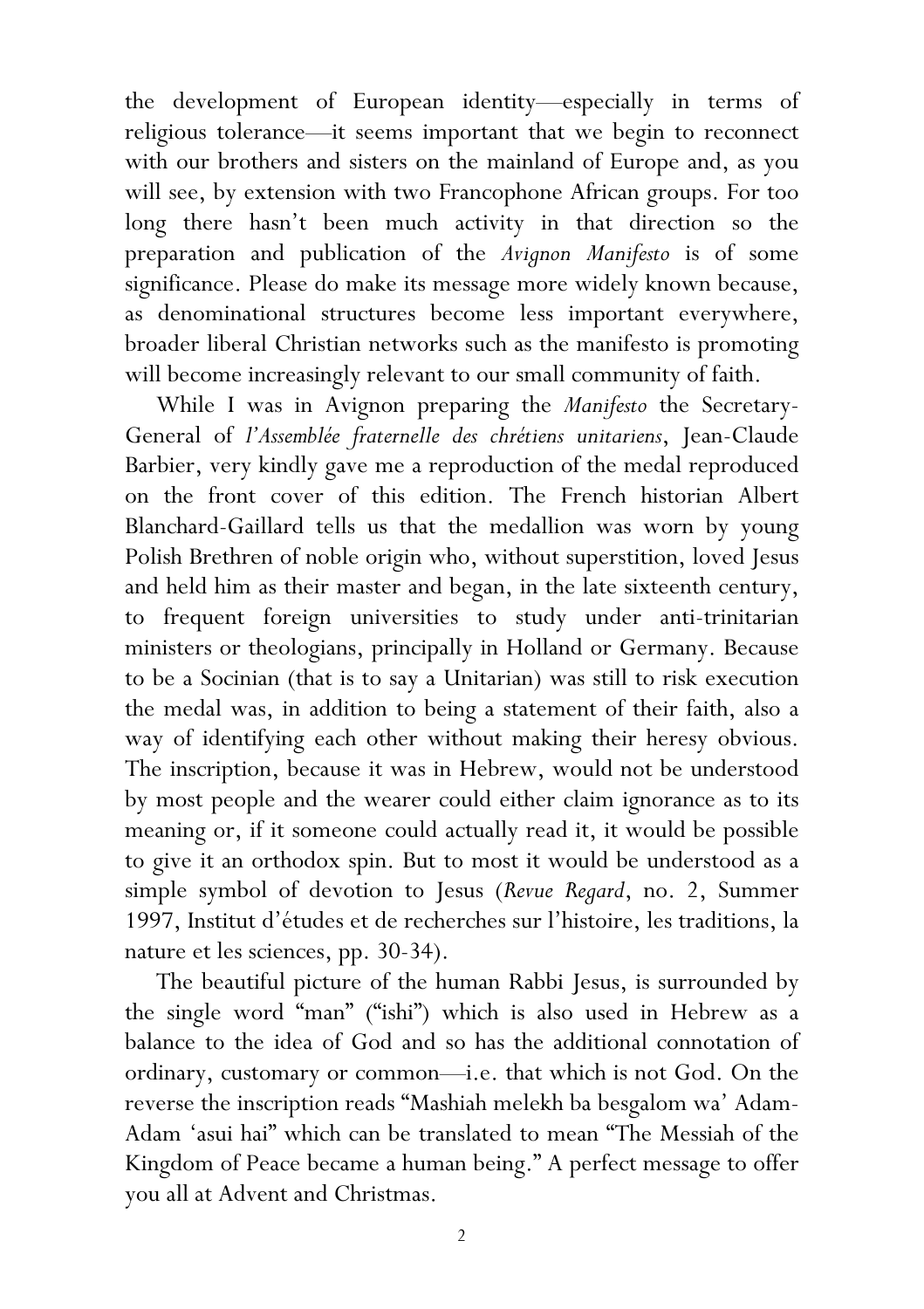It was with a strange delight and pride to be able to wear it openly around my neck in Avignon before the mighty but now empty (apart from thousands of transient tourists) Palais des Papes. I could not help but muse that since all the might of Rome at its worst hadn't managed to stamp us out over the centuries there is surely real hope for our future survival and flourishing. You may obtain copies of this medal from Marc Lauer, rue de la Gabelle, 57400 Sarrebourg, France. Tel: 00 33 (0)6 13 37 70 25 Email: bmlauer@tiscali.fr

The medallions are available in various metals and several formats. Prices were (as of August 2007): Small 16 mm in diameter: silver (25€), gold (120€); Medium 20 mm: bronze (15€), silver (35€), 'vermeil' (58€), bronze with gold-plated edging (61€); Large 36 mm: bronze (23€), silver (56€).

## $\widetilde{\mathbf{v}}$

# MODERATOR'S COMMENTS

ear Friends, one of the challenges of Dear Friends, one of the challenges of<br>
ministry is finding fresh words to speak anew to the changing seasons of the Christian year. When you read this newsletter, it will be during the time of Advent. The time of anticipation and of expectation, when Christians of all traditions recall again the Nativity Story—



and look again for the return of Jesus. So often, this story can get caught-up with complex and unnecessary theological speculations, when its real power is in its simplicity. We need, all of us, at this time of Advent and Christmas to be able to wonder, to open our hearts, to suspend disbelief, in the same way as would a small child. Perhaps, that is why Jesus taught of the importance receiving the Kingdom of Heaven, as would a child—in a trusting and open manner?

What then is this Nativity Story? It is, in the words of the American Bishop Spong, the powerful and arresting idea of God met in a child. That in, and through, the life of one child, dare I say, of all new-born children, God is intervening in the world. God is with us, in the birth of all children, but uniquely so, it seems to me, in the birth of Jesus, all those millennia ago. It is also story of a world turning-upside down, where the Messiah, the Chosen, Anointed One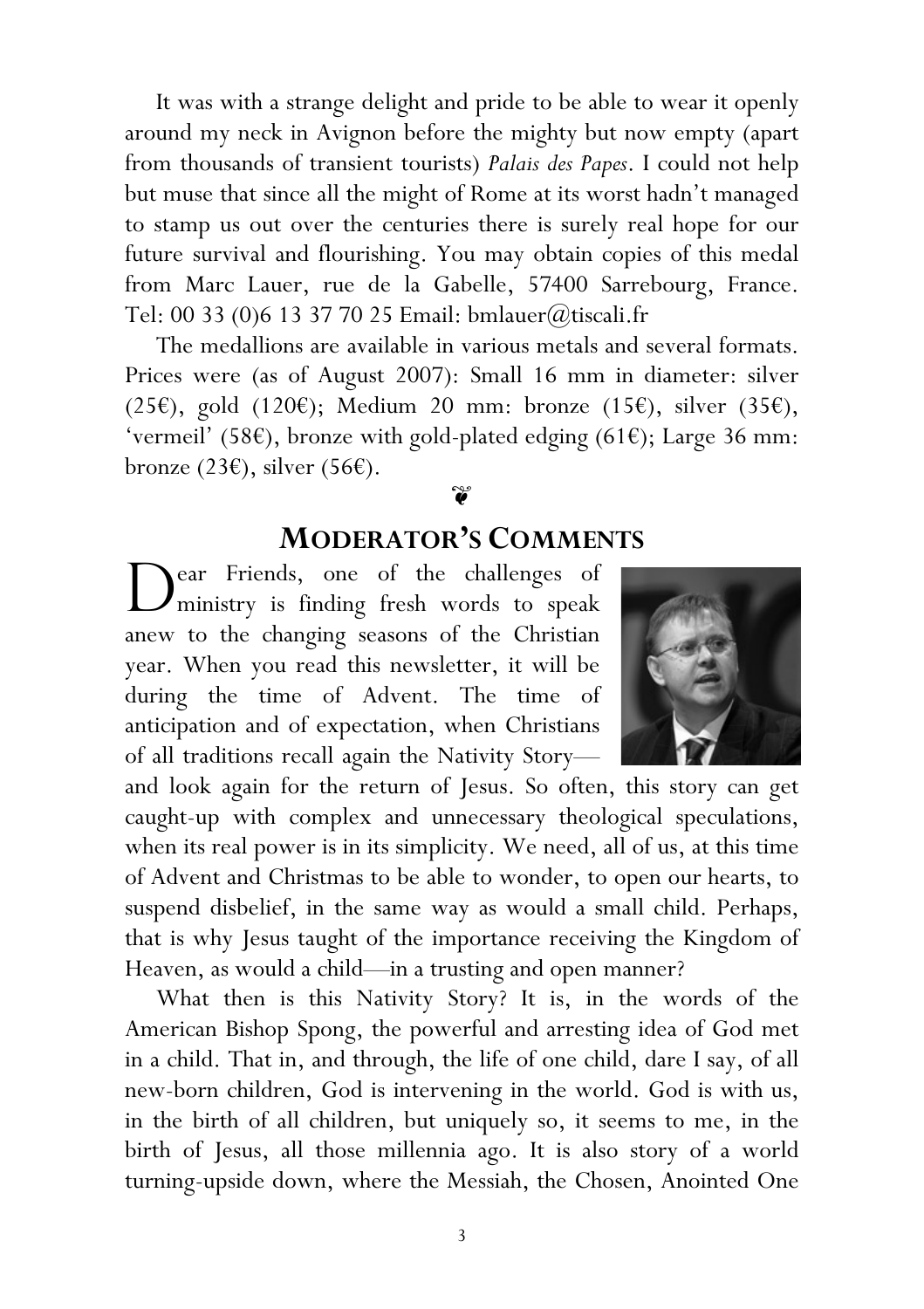of God, comes not from a family of power, bearing a sword, but from a family of unmarried parents, a peasant family, later a refugee family, whose trade and life was everyday and common-place. God has intervened in and through the lowest of the low. In the commonplace, the uneducated, the poor, and in the everyday is encountered the Divine.

None of us should ever forget this. That God is encountered when and where we least expect it; in the different, when we least expect it, in the stranger, and in the child born in a manger…..

The way we, as Unitarian and Free Christians, mark Christmas also demonstrated how we can never simply be narrow monotheists. God may be One, but God is never, just, out-there, or up-there, somewhere above the sky. This idea of the God-as-King, is a monarchical conception of God. This may be advocated by dogmatic and narrowly-doctrinal Unitarians, and perhaps even by some with Islam, but it is not truly our view. With other Christians of all denominations, we say that God is indeed with us, does indeed intervene in human life and human history, through the Nativity Story. Something wonderful, something profound did occur. In a sense, our Unitarianism doesn't so much reject the Trinity, as to transcend its limitations.

Perhaps all Christians together can say: 'God is met in Jesus' but perhaps we are still unique in adding: 'and in all new-born children'—whatever unique, pre-eminent and privileged status we give to Jesus himself. There is another—and radical—consequence that arises from this line of thinking. It is this. That the Second Coming is not a historic event to anticipated in a fixed moment of time. It is, rather, a process of moral and spiritual reformation in all of us. Like Jesus, we have a spiritual and a human nature. In his life, work and witness, he led the way. We can choose to follow—or choose to ignore. Either way, his birth, all those years ago, changed the world forever. God intervened in a way that demands a response. To show wonder, or not? To follow, or not? God is met in a child, and asks now for us to respond. It's your move….

Have a wonderful Christmas and New Year. Chris.

The Revd Chris Wilson is the Moderator of the Unitarian Christian Association and the Associate Minister of the Eastern Union of Unitarian & Free Christian Churches.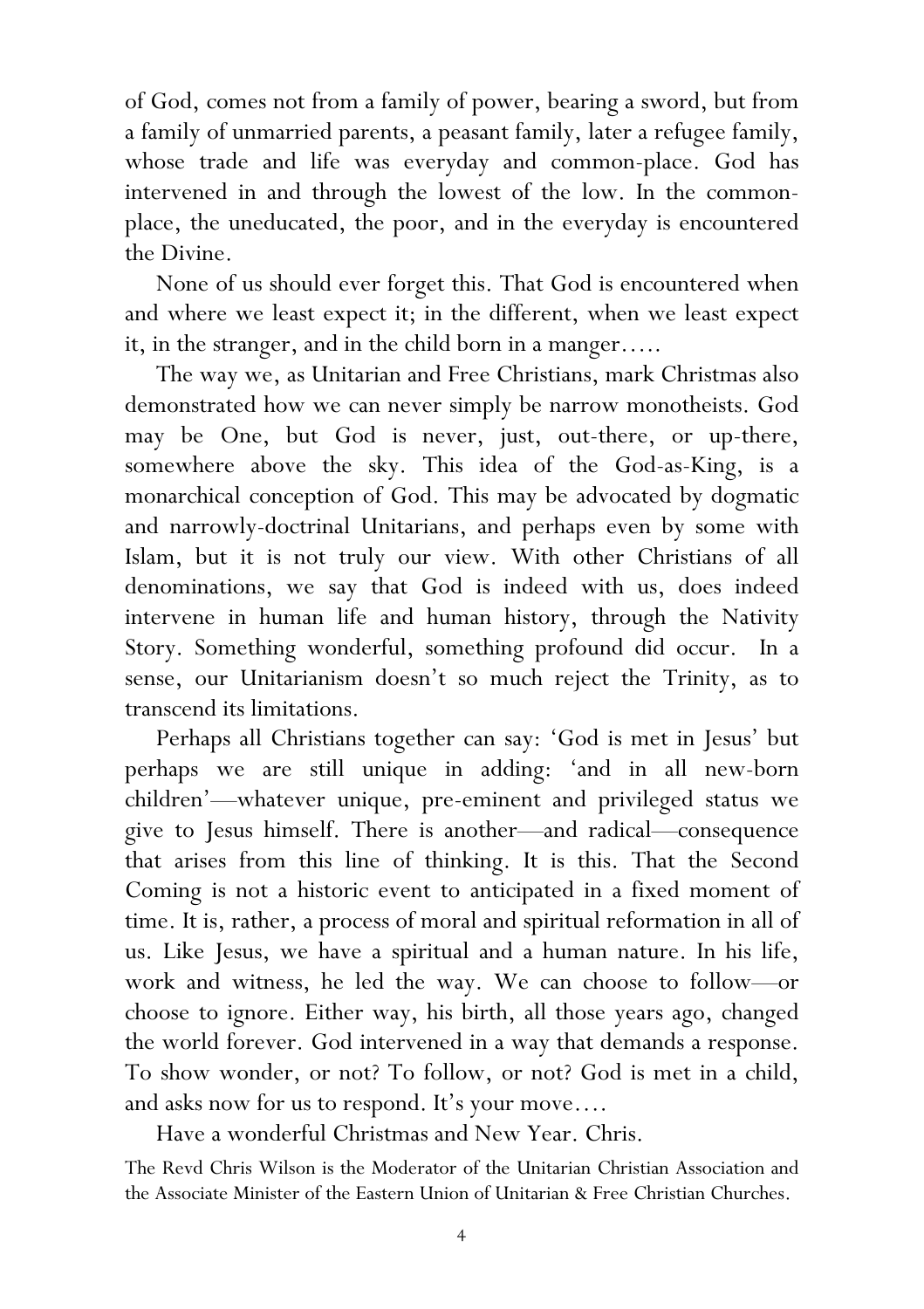## HONORARY PRESIDENT'S LETTER

ear Friends, I don't know whether I was more surprised or more<br>deliphted to be elected Honorary President of the Unitarian delighted to be elected Honorary President of the Unitarian Christian Association. I cannot think of a greater privilege than to follow the late Rev. Dr. Arthur Long into this office. He was the inspiration and driving force of the U.C.A. from its inception and for more than half a century championed the cause of Liberal Christianity, particularly in the Unitarian Church. He was also a lovely man who, for more than twenty years, was a revered colleague of mine and, in later years, I was privileged to call him a friend. Although I am following in Arthur's footsteps, I could never hope to fill his shoes.

Who is your new Honorary President? Well, on my mother's side my Unitarian roots go back to 19th Century Halifax and I appreciate being brought up in a family where Christian values were the rules of the home. Now in her nineties my mother attends New Meeting in Birmingham and is also a member of the UCA For over seventy years, until his death in January Rev. Dr. John McLachlan (himself a UCA member) was our family minister and my guide and mentor during my training and early ministry.

In 1970, aged 20, I moved to Hibbert House, the Unitarian Hostel (now closed) near Regent's Park. Many of my fellow residents were also young Unitarians and some, including Cliff Reed [Unitarian minister in Ipswich], later entered our ministry. I attended worship at most of our London congregations and had the thoughts that maybe, perhaps, sometime I would be called to the ministry.

Eight years later I became the full time Executive Commissioner for the City of Bradford Scouts and also joined the Russell Street Chapel. There I came under the influence of another remarkable minister, Ben Downing. Shortly after his death, I felt that God was calling me to the ministry and I started my training at Manchester College Oxford in 1982. In my second year, among others, Steve Dick, now Chief Executive, and Ann Peart, currently principal at Unitarian College Manchester, commenced their training. Our different theological views made for interesting debates!—but did not, I hope, stand in the way of good friendships!

My first ministry saw a return to the Pennines, but this time to the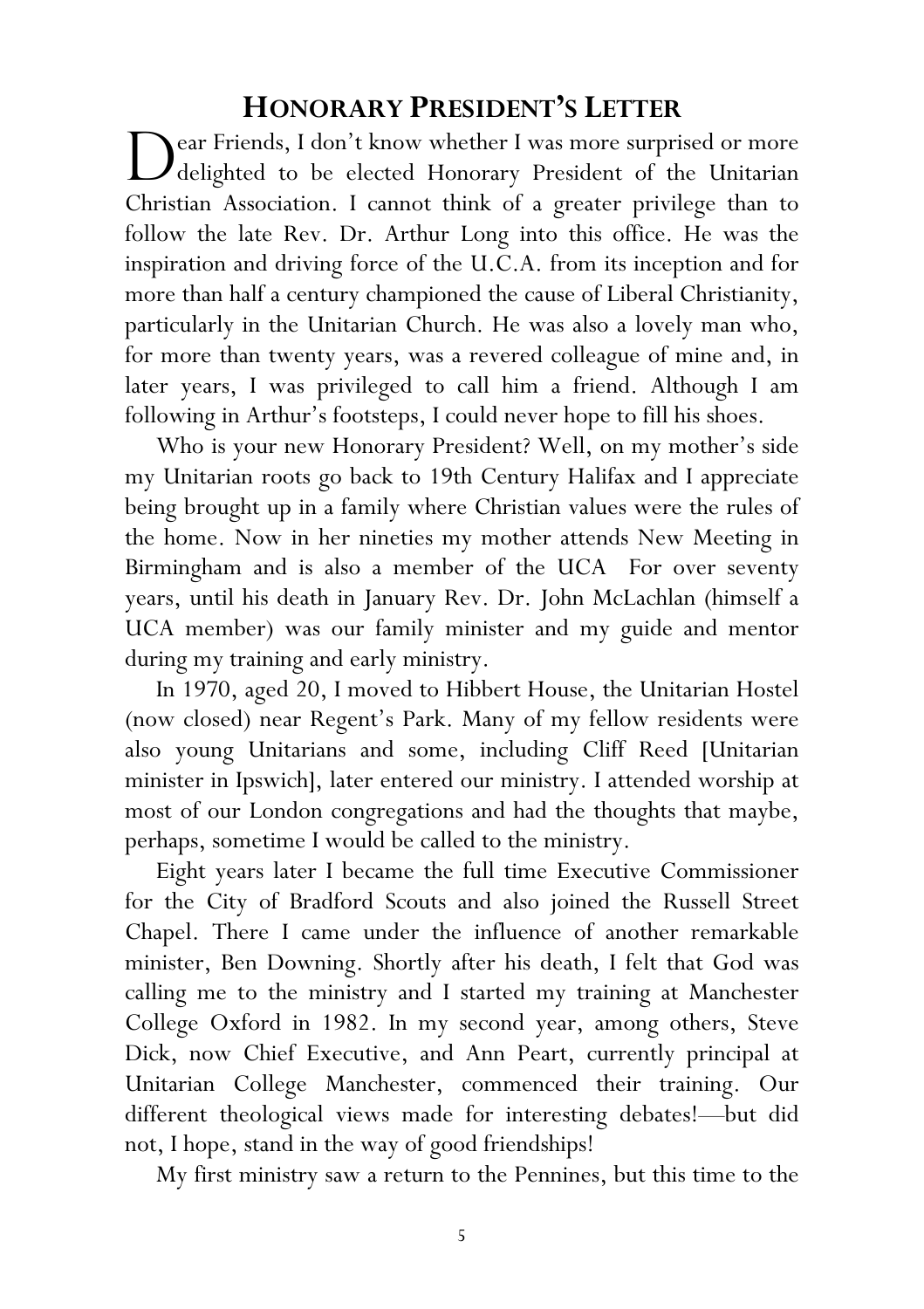land of the red rose. After more than six happy years in Padiham, I was called to serve the Non Subscribing Presbyterian Church of Ireland (NSPCI), specifically to the congregations of Greyabbey, Newtownards and Ballyhemlin. I was made so welcome there and, within a year had married Lena Baxter, the first female minister in the NSPCI, whom I already knew through meetings in England. My congregations are on the Ards Penninsula and Lena's some fifty miles away in the glens of Antrim. Six lovely congregations in peaceful and outstandingly beautiful areas. We are truly blessed!

Our home is in Greyabbey. Lena was one of Arthur Long's students and later they worked together on the compilation of Hymns of Faith and Freedom, commonly referred to as the red hymnbook! After twenty six years with her congregations in January 2008, Lena is starting a well earned sabbatical term at Harris Manchester College, Oxford.

I was delighted that the NSPCI Synod in June of this year voted 3 to 1 in favour of joining the UCA Many church members have spoken of their pleasure in the revitalization of our very long standing links with Unitarian Christians "over the water" and enjoyed meeting the UCA members who visited Belfast during the year.

Friends, the Association would not be is such a strong position without the hard work of the officer group and many others. On behalf of us all I thank them and wish them well. I am pleased and proud to be joining the team and look forward to being with you all at UCA events.

With best wishes for a happy and Holy Christmas,

Brian Cockroft.

The Revd Brian Cockroft is the newly appointed Honorary President of the Unitarian Christian Association and an NSPCI minister.

#### $\widetilde{\mathbf{v}}$

## THE AVIGNON MANIFESTO

In order that Unitarianism preserves its position amongst Christians throughout the world.

Prepared on the 16 and 17 August 2007 by a Unitarian Christian working group at the Hotel Bristol in Avignon consisting of the Revd Andrew James Brown, member of the British Unitarian Christian Association (UCA), editor of The Herald, minister of The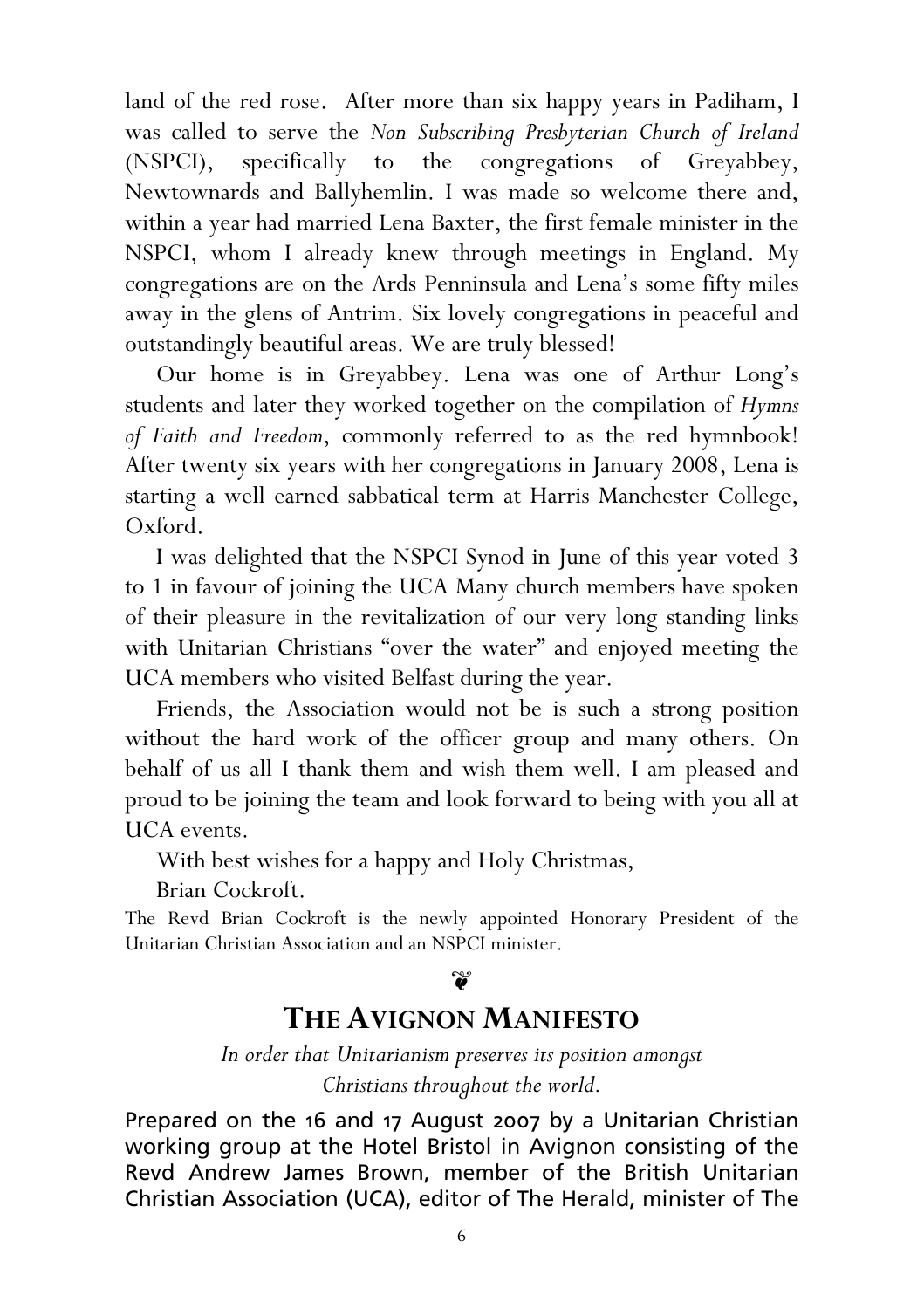Memorial Church (Unitarian) Cambridge; Mme Susanna Brown, member of the UCA; Dr. Roberto Rosso, president of the Congregazione italiana cristano unitariana (CICU); Mme Paola Zunino, treasurer of the CICU; Riccardo Bogazzi, member of the CICU; Jean-Claude Barbier, secrétaire général of the Assemblée fraternelle des chrétiens unitariens (AFCU).

Since the 1990s, Unitarian Christian associations have multiplied:<br>
Sthe Unitarian Christian Association (UCA, founded in 1991),  $\mathcal{O}$ the Unitarian Christian Association (UCA, founded in 1991), l'Assemblée fraternelle des chrétiens unitariens (AFCU, 1996), l'Assemblée des chrétiens unitariens du Burundi (ACUB, 2002), la Congregazione italiana cristiano unitariana (CICU, 2004), and l'Assemblée des chrétiens unitariens du Congo (ACUC, 2004). They are contributing to the growth of Unitarianism in countries where previously this tradition did not exist. The last four of these groups were recognised as 'emerging groups' by the International Council of Unitarians and Universalists (ICUU) in April 2006.

This manifesto is neither a creed nor a confession of faith but the result of a process of reflection in order that these new associations can position themselves in relation to our historic churches and congregations which exist in Transylvania, Hungary, Great Britain and the United States of America on the one hand and, on the other, in relation to Unitarian-Universalism, which presents itself as a new religion detached from its Christian roots.

This positioning is made in a positive and constructive manner and is complementary to the forms of Unitarianism already in existence; in no way is it in opposition to them. But it should be explained clearly and distinctly in order to avoid being presented in a confusing, evasive, not to say ambiguous, way. We are perfectly aware that the diversity of contemporary Unitarianism is a valuable resource but this diversity should not, in any fashion, be confused or give the impression that it is theologically lax and without any points of reference.

Born out of the anti-Trintarian currents at the heart of the Protestant reforms of the sixteenth century, Unitarianism is a movement which has its origin in Christianity characterised by:

 • A radical monotheistic theology (God is One) which implies a rejection of the dogma of the Trinity and that of the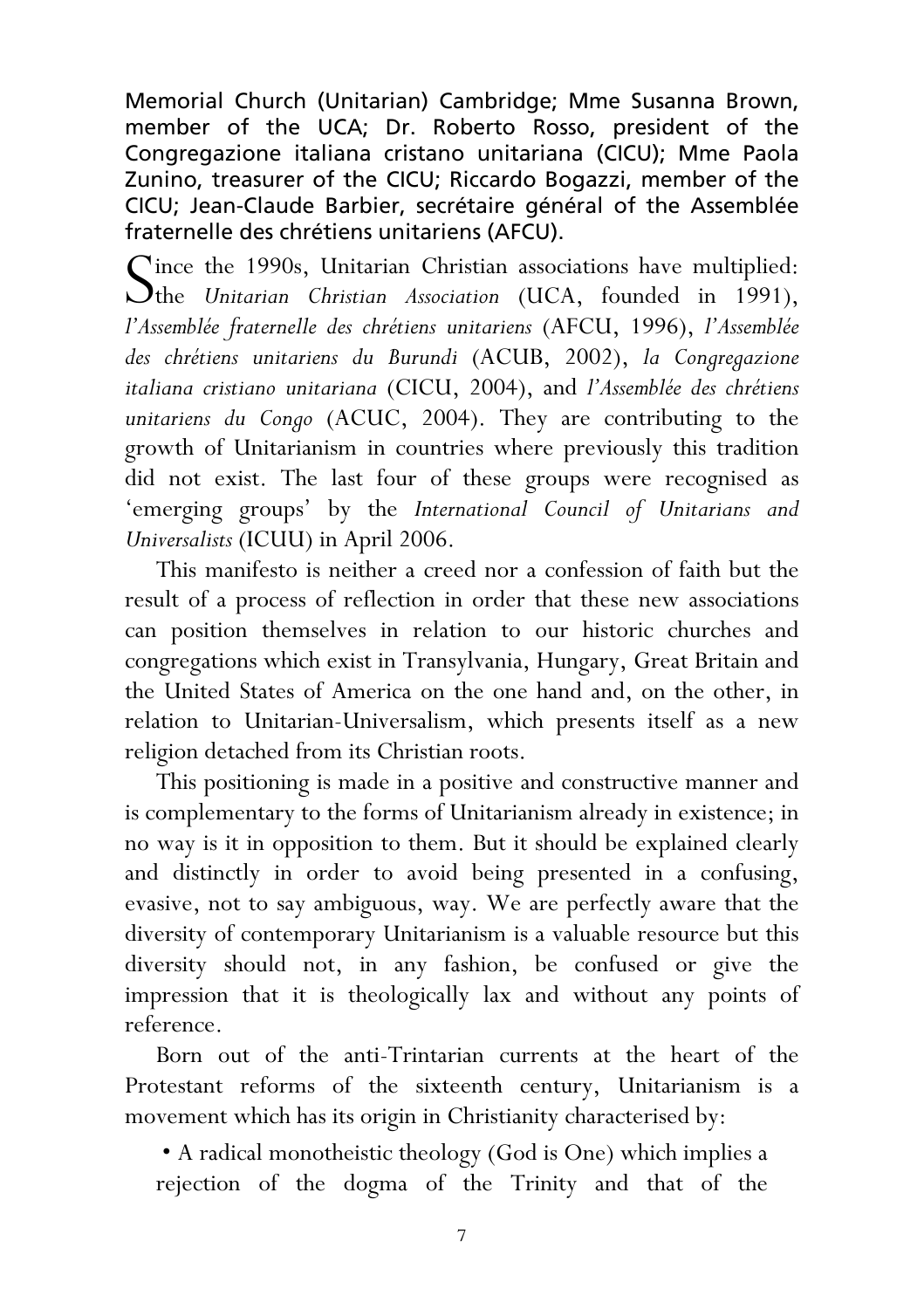Incarnation; even if we think that God dwelt fully in Jesus, a condition we are all invited to experience, Jesus remains a man like us all.

• Jesus' teaching, as it has been transmitted to us by the evangelists, the other texts of the New Testament, and by the contribution of some of the apocryphal gospels, for example the Gospel of Thomas.

An acceptance of reason and scientific progress, notably modern exegesis and the discoveries of first century archaeology which have allowed us to understand better who Jesus really was.

• An affirmation of freedom of thought and the rejection of all imposed dogma.

• Episcopalian (found in presbyterian/synodical forms), congregational, or even associational styles of organisation in which each Church or local community is free to choose its own direction and develop relationships with other communities.

Unitarian Christians affirm their solidarity with their historic Churches which have maintained this faith. Notably, they have the greatest respect for the Hungarian-speaking Churches which they feel, are worthy of the same order of consideration as that accorded to the Jews by Paul in his Epistle to the Romans (1:16) and John of Patmos in Revelation (7:4-9). The deep respect held for these churches' seniority is voluntary and filial; it is not at all subservient nor is it an obligatory duty. Moreover, these historic Churches demand no such deference.

 Christian worship is not limited to discourse (sermons, preaching, meditations, etc.) even if it is very interesting and eloquent. Worship is neither a lecture nor a discussion club. The assembly addresses God (or uses an equivalent term); praises him as creator of the world; thanks him for the life which he has given us; it is in this sense a Thanksgiving.

Christian worship is also the opportunity to reproduce the precise actions of Jesus which are significant for our faith and which have been adopted by our tradition: baptism and The Lord's Supper (le partage du pain et du vin), to which one can add the historic gestures of feet washing, anointment with oil, the laying on of hands, etc. On its own,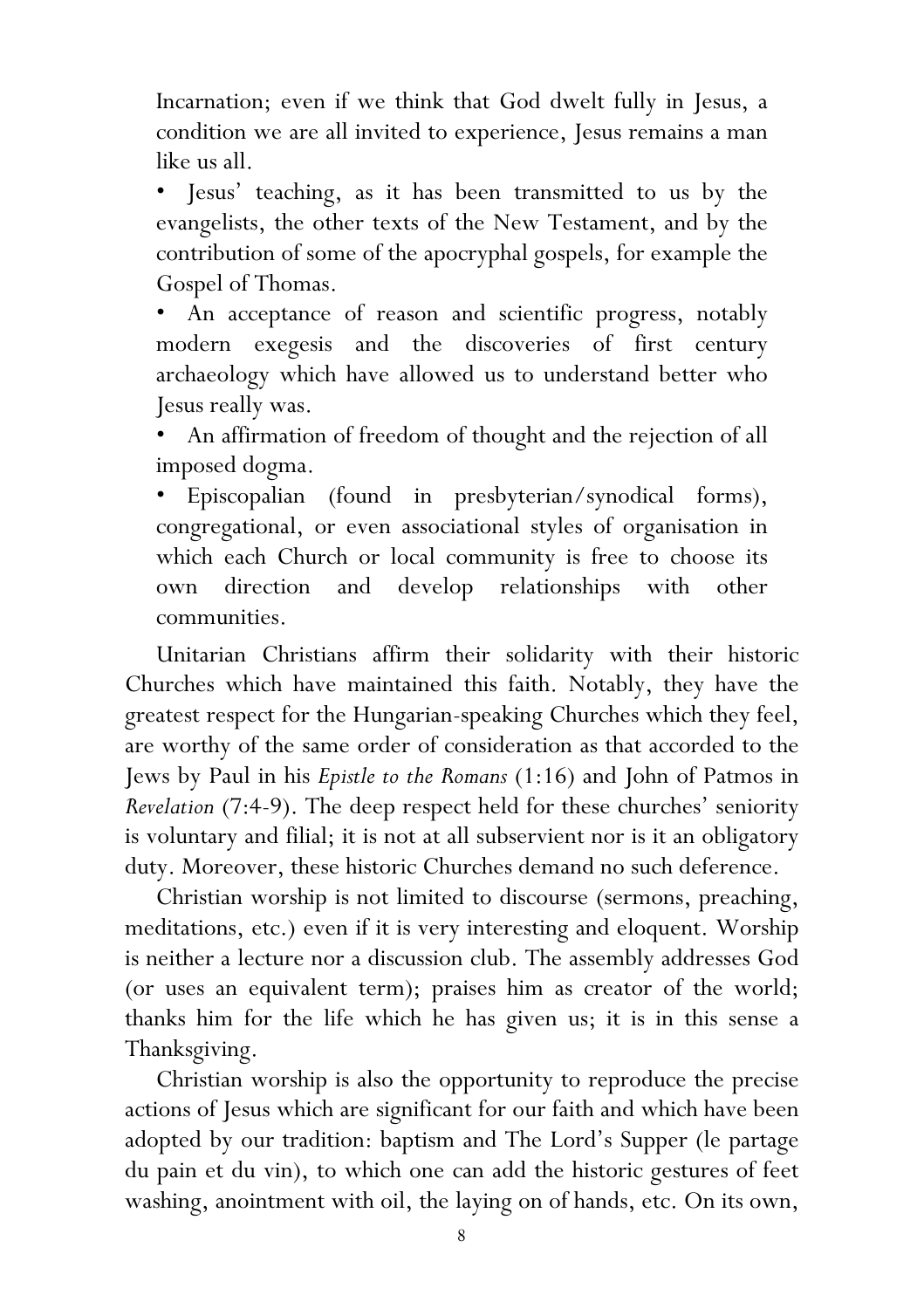the lighting of a candle cannot replace these rituals. Our ceremonies should not be diluted or rendered insipid under the pretext of modernisation or by attempting to make them accessible to the greatest number of people.

Because God has already given us life and all his grace we do not think that the sacraments will give us additional rewards. These acts simply connect us to our spiritual master, Jesus, whom we love and to whom we wish to be faithful. They establish a fraternal spirit amongst us and invite us to love all people.

Further to these Christian rites, it is well understood that each community will find other modes of spiritual expression which suit them.

When Unitarian Christians find themselves in multi-faith meetings (assemblées composite) where there are agnostics and non-believers for whom Christian rituals no longer have any significance, they can invite all to share in the spiritual traditions of those present. In this case, each person can present what is meaningful for them; Christians can offer bread and wine in the sense found in the Didache: the fruit of the earth and of the work of humankind.

Likewise, they can offer the Flower Communion as created in 1923 by the Czech minister Norbert Čapek, or the lighting of our chalice (explaining its historic significance as a symbol of liberty and of resistance in the context of Nazism).

Unitarianism has at its disposal a theology, a history, a tradition both spiritual and cultural, and its own rituals (the flaming chalice and the Flower Communion). We are extremely proud of this and have no reason at all to abandon the field of Christianity which saw the birth of our movement. On the contrary, we should collaborate with all other Christians who wish to construct a modern Christianity with a liberal spirit more faithful to its origins. As such, we launch a pressing appeal to European Unitarian Christians to actively participate in the European Liberal Protestant Network (ELPN).

In reaffirming a radical monotheism (God is One), Unitarian Christianity allows the establishment of theologically continuous relations with Judaism and Islam. The major obstacle to inter-religious dialogue with these religions lies, in effect, in the divinisation of Jesus.

During the twentieth century, some Unitarian congregations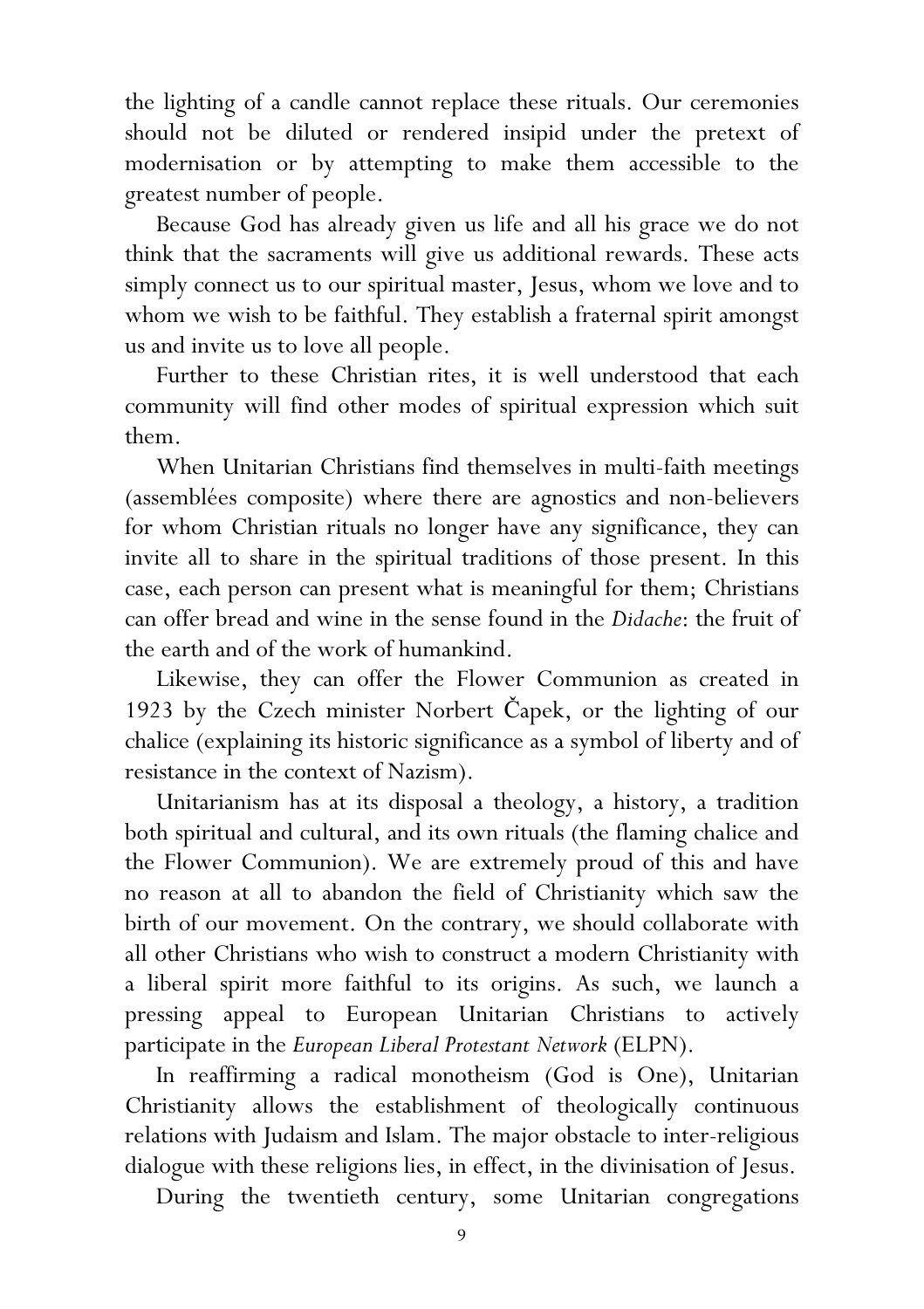decided that a belief in Christianity (One God and reference to the teachings of Jesus) was no longer a prerequisite for the recruitment of new members. These assemblies have thus become progressively multi-faith (hétérogènes). It is because of this that Unitarians who remain faithful to their original tradition call themselves "Unitarian Christians." (Previously this was a tautology because all Unitarians were Christians.) In order to remove ambiguity about our faith and for clarity's sake we recommend the use of this name.

Unitarian-Universalism presents itself as a new religion which concentrates on immediate universal approaches to the concept of religion. We share with it many things, notably the first part of our history (up to the American thinker William Ellery Channing), our reference to Michael Servetus (his work and his martyrdom), our solidarity with the Transylvanian Unitarian Church, the Unitarian rituals of the Flower Communion and the flaming chalice and our liberal conception of the Christian religion and other sources of religion, etc. We have to establish solid and friendly partner relationships with Unitarian-Universalists, as is already the case within the International Council of Unitarians and Universalists (ICUU). The same attitude is advised in whichever country a UU community exists.

The ICUU was founded in 1995 from three spiritual families: Unitarianism (including our historic Churches and Unitarian Christian associations); Universalism (namely the sphere of influence which was that of the Universalist Church, a Christian Church in the United States between 1779 and 1961); and, lastly, Unitarian-Universalism (created in 1961 by the merger of American Unitarian congregations and the Universalist Church). Those Unitarian Christians and historic churches remaining faithful to the origins of Unitarianism in the sixteenth-century form an important part of this whole and intend to preserve their own identity. Respectful dialogue and fruitful exchange is conditional on the avoidance of any confusion and ambiguity as well as any cultural and religious imperialism. For this reason, we ask that ICUU should be written with an 'and' (i.e. Unitarians and Universalists), and not with a hyphen, nor with an asterisk.

The ICUU is an entirely appropriate meeting space and Unitarian Christians intend to participate in it with complete loyalty. It would be a mistake to envisage a separate international organisation reserved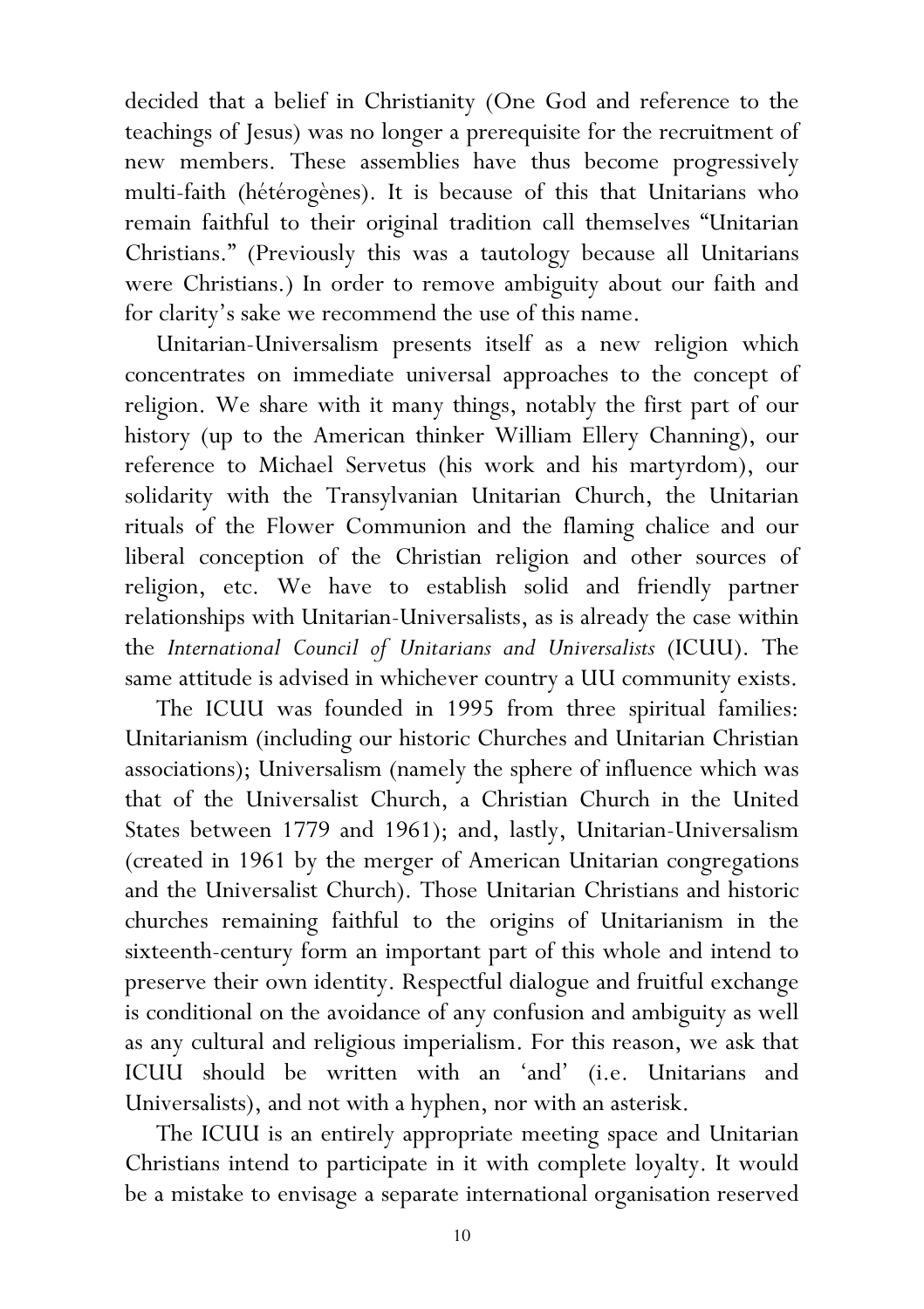solely for Unitarian Christians. Likewise, all our activities are open to Unitarians of all kinds.

As the ELPN has existed since 1998, it makes sense for European Unitarian Christians to make the most of this network so as to meet and consult with each other more easily and maintain close relations with their liberal Protestant friends.

We hope that all believers and humanists around the world will participate in the advent of inter-convictional societies where liberty of conscience prevails and not just a single system of thought, where the mutual benefits of engagement with each other rather than forced encounters are recognised, where laity and democracy (necessary for dialogue that is free from any kind of fanaticism) are found, and where respect for life and our environment exist so that we can pass on a better world to future generations. We Unitarian Christians can contribute joyfully to a creation, made by God at the beginning of time, still growing, ever progressing and moving towards greater fellowship, the bearer of understanding and love.

English translation by Marie-Claire Lefeuvre, Susanna Brown and Andrew Brown. Electronic copies available on request in English, French and Italian.



Left to right: Jean-Claude Barbier, Mme Paola Zunino, Dr. Roberto Rosso, Mme Susanna Brown, the Revd Andrew Brown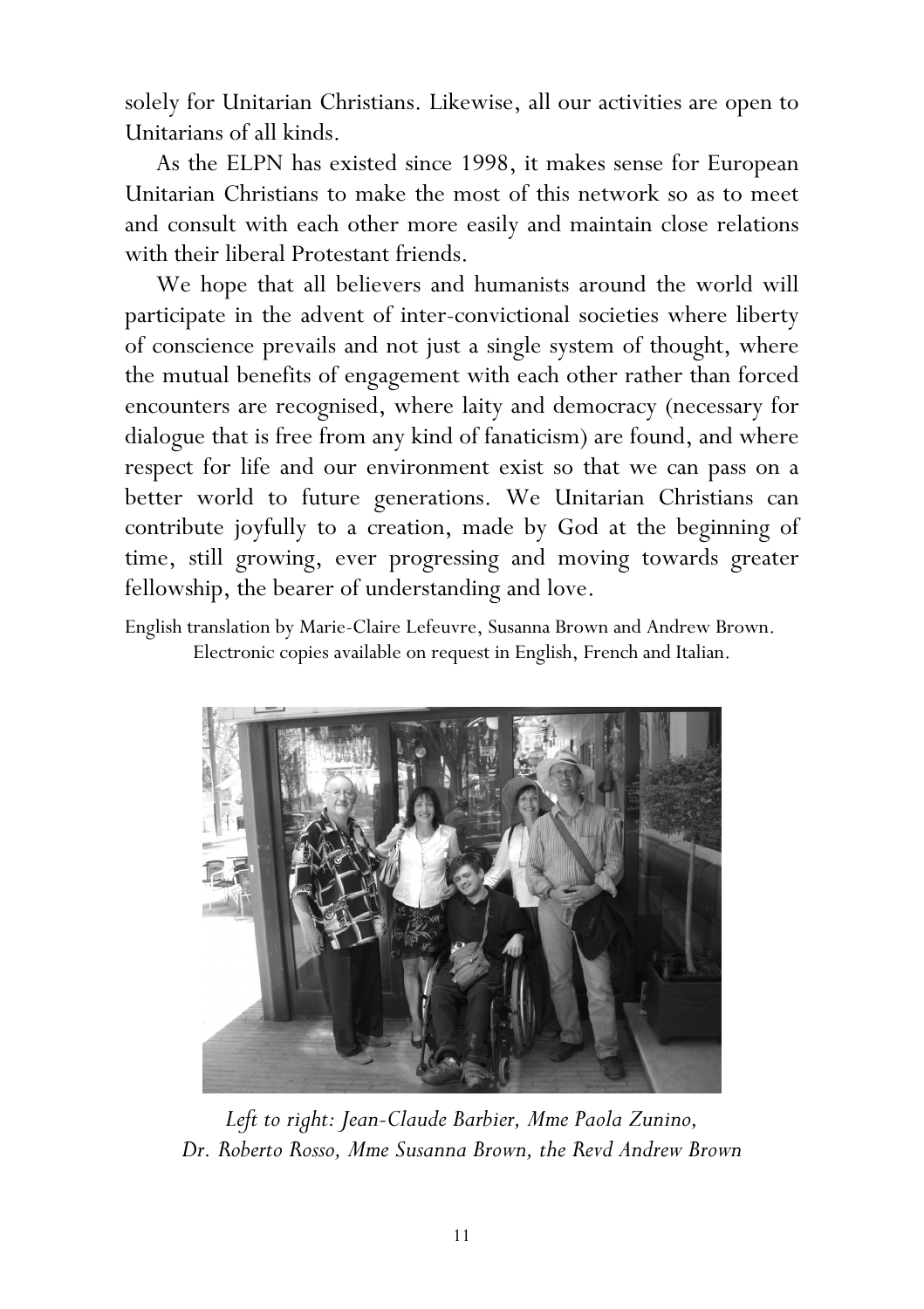If you wish to express your support by signing the Manifesto in a personal capacity please contact either the editor of The Herald or M. Jean-Claude Barbier at: Résidence "Les Saules", bât. C1, avenue de Maréchal-Juin, 33170 Gradignan France. Tel: 05 56 89 62 35

correspondence.unitarienne@wanadoo.fr http://afcu.over-blog.org

 $\widetilde{\bullet}$ 

## THE MIND OF RELIGION

#### In the second of two sermons Prof. Victor Nuovo reflects on loving God with all our heart, mind, soul and strength

#### 'Such knowledge is too wonderful' Psalm 139:6

When I was last in this pulpit, I promised a sequel to my sermon<br>on loving God with our whole heart. Following Iesus' teaching on loving God with our whole heart. Following Jesus' teaching that we ought to love God with our minds as well as with our hearts, it seemed right that I follow up a discourse on the heart of religion with one about its mind as well. In my first sermon, I ended up talking not about how we should love God but how we should love everything. I talked about a universal love that pervades everything, which is best represented in the love a mother has for her sucking child. This is a love that we all know about, although mothers who suckle their children know it with a greater intimacy than do any of the rest of us. It is concrete, tangible [I can still feel the comforting coolness and strength of my mother's hands on my fevered brow]. Its perfection is unsurpassed. It is universal. Thus, we ought to honour motherhood more than we normally do, for reality is surely best described as mother love all the way down to the ground of being. The world would be a better place if this were more widely recognized and applied.

 Sucking is an infant's first act, its first engagement with the world. It is the beginning of experience, and when experience begins, the mind awakens. One could say that our first thoughts as well as our first actions are those of a sucking child. And when the mind becomes active along with the body, there follows curiosity and independence and the beginning of the human adventure. This is why mother love is superior to a love of a shepherd for his sheep. For shepherds only protect their flock, but a mother who properly loves her children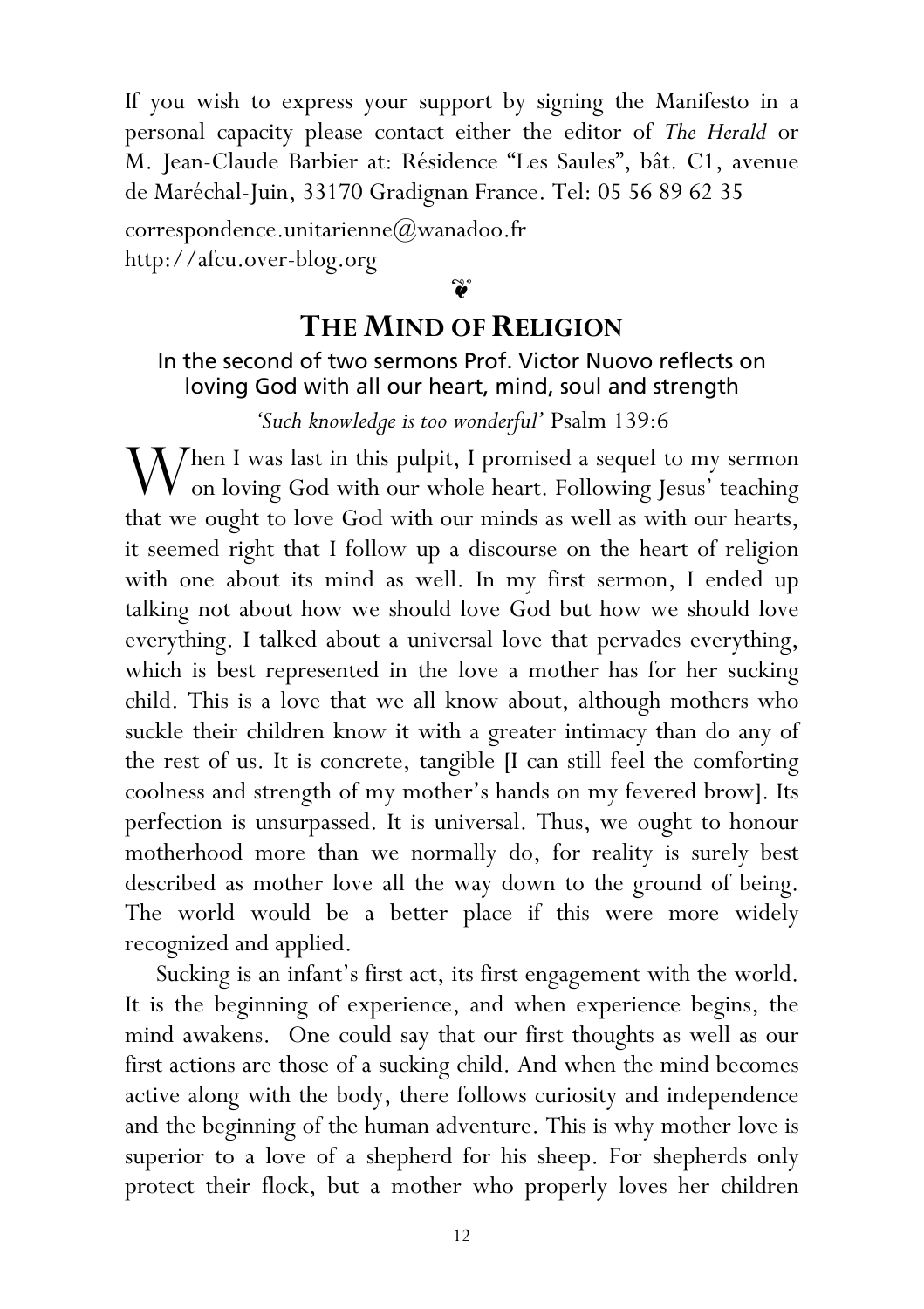strives to bring them to maturity and then to let them go.

 I should add that this set of two sermons needs to be complemented by yet a third, for loving God with our minds involves not just having free and open minds, but deliberative minds also, minds that reflect upon how to live and that engage us in moral adventures. So, at some future time, I hope to explore what Jesus might have meant when he commanded that we should be perfect even as god is perfect.

 Briefly, the point I want to make today is this: the world is shaped by something else besides mother love, namely knowledge. Knowledge and mother love are complements. The theme of Psalm 139, which I read to you, is 'omniscience', a complete and perfect knowledge. And just as the thought of mother love fills our hearts with a tenderness and gratitude that we experience at the deepest level of our existence, so the prospect of perfect knowledge awakens in us a sense of surpassing wonder. In the former we love God with our whole heart, in the latter, with our whole mind.

#### Such knowledge is too wonderful for me; it is high, I cannot attain unto it.

Psalm 139 was most likely written during the reign of Solomon, who ruled for more than forty years in ancient Israel almost three thousand years ago. He was Israel's greatest king, and his reign constituted ancient Israel's golden age. He became a dominant figure throughout the Middle East and his political influence was far out of proportion to the size of his nation. Among his wives was a daughter of Pharaoh. And it seems that far from being a client of Pharaoh, Solomon was able to prop up the failing Egyptian empire and to seize some of its glory. His reign (970-928 BCE) was a period of extravagant splendour and proud self-expression. Jerusalem became a great city. Solomon built monumental buildings, including the temple dedicated to Yahweh. No doubt, under his patronage, the religion of Yahweh flourished. Not only did religion flourish, but literature, the arts, and the sciences as well. We all know about Solomon's proverbial wisdom, but he also must have been a lover and a patron of learning and are encouraged exploration into the secrets of nature. This is evident in the psalmist's praise of Yahweh, because he, that is the psalmist, has learned that he has been 'fearfully and wonderfully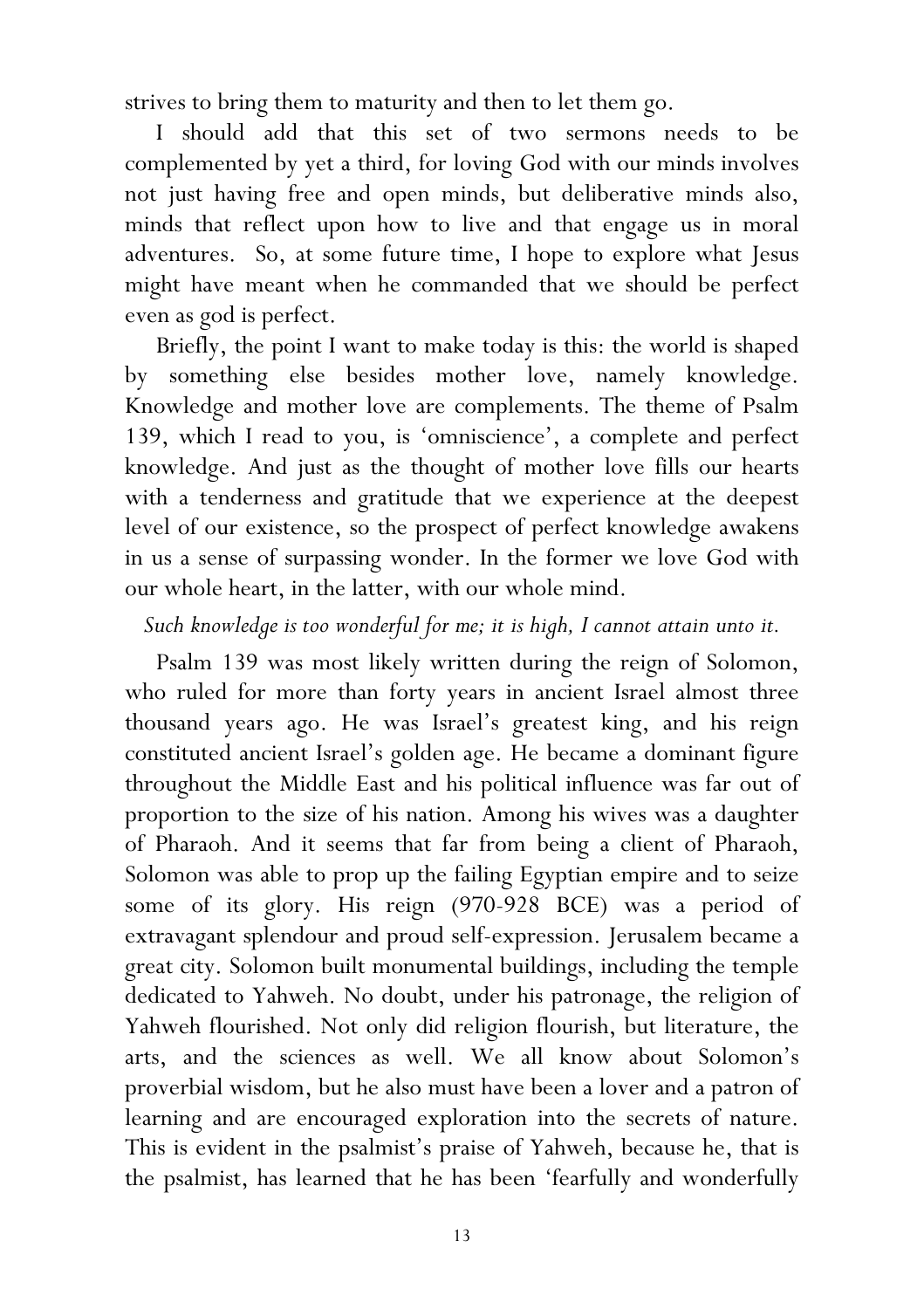made'. Yahweh supervised his making in his mother's womb; the god perceived the yet imperfect substance of his being; that same god who had it written down in some mysterious book of knowledge, how the psalmist's physical frame, his 'members' should be fashioned and combined. These are early signs of an already sophisticated study of human anatomy and generation, of the origin of life, physically imagined.

 If I might digress; if I had limitless time to live, I think I might someday become an Orientalist. The term Orientalist was first used to denote scholars whose area of specialty was the ancient history and culture of the area running from ancient Persia through Egypt. It involved learning the ancient Semitic languages, Persian (which is an Indo-European language) and later on, ancient Egyptian (which derives from Semitic and Hamitic, that is, North African sources). I would make the history of Solomon's kingdom my speciality. It was during this period that the earliest literary works that would become part of the Bible were composed. Yahweh, the tribal god, became ennobled through high literary expression, as in our Psalm. He becomes a great god. So Solomon's reign has interest not only for those curious about ancient history, but for anyone who wants to understand our religion and its sources. I would like to understand the world view from which this psalm was conceived and composed. I would like to be able enter into the mind of its author. Such knowledge would be wonderful.

 But greater still is that knowledge described by the psalmist that doesn't require being an Orientalist to begin to comprehend. What is wonderful about this knowledge is that it carries us beyond the limits of our understanding, and yet it does not defeat our minds, but enlarges and enlightens them.

## Such knowledge is too wonderful for me; it is high, I cannot attain it.

This is not a cry of despair, but of supreme intellectual delight. It is joyous, full of wonder; the mind is unfettered, and like a bird set free from a cage it discovers its true place within the limitless expanse of heaven.

 How do we enter this state? We must become curious. Knowledge acquired by rote or by mere drudgery or routine has no wonder or joy attached to it. The best it has to offer is a weary self satisfaction or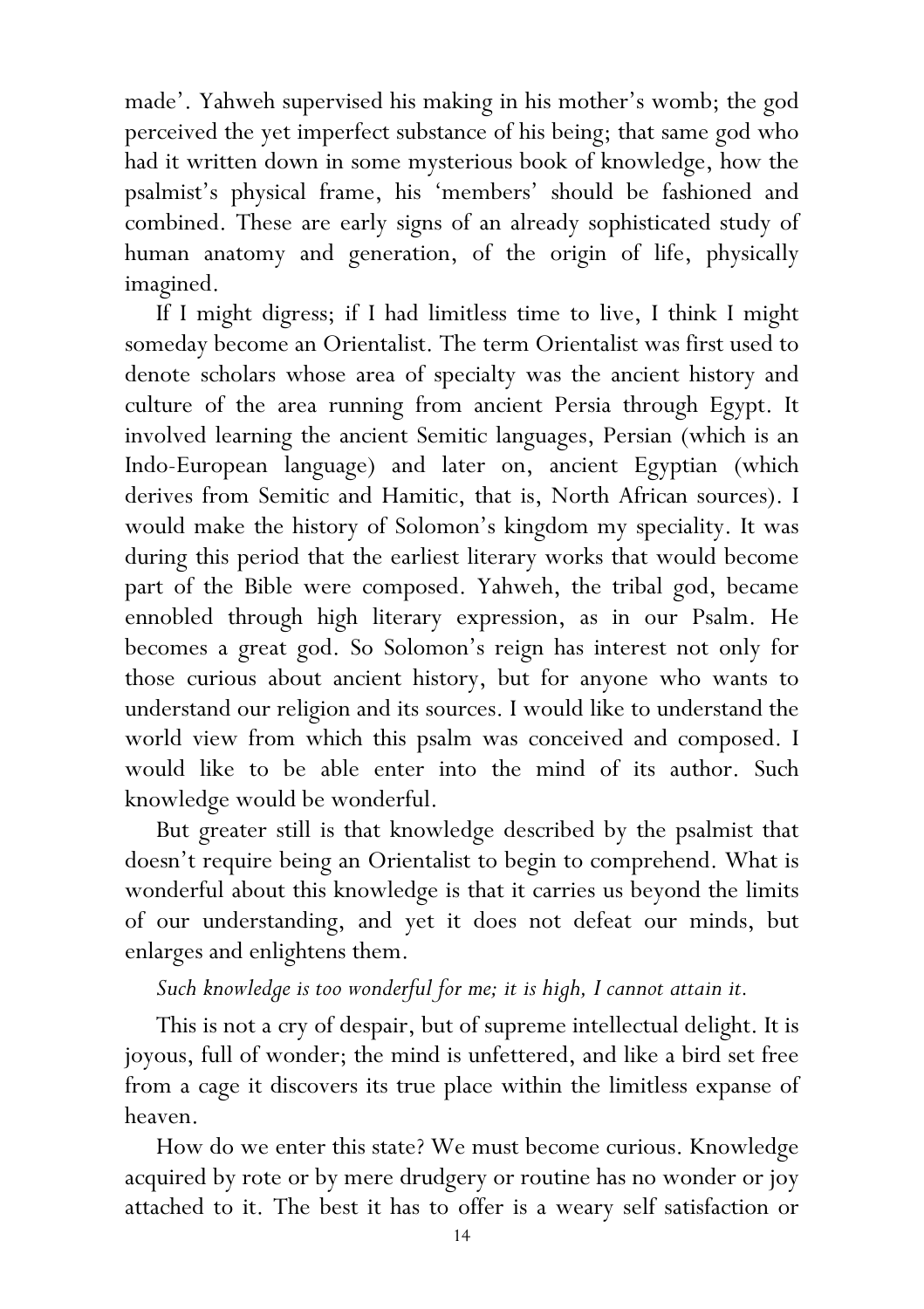smugness. But the curious mind is never at rest, a mind reaching out, looking beyond comfortable certainties. Knowledge acquired on the way is not an end in itself, but suggests an ocean of being, unfathomed yet not unfathomable, unknown by us, yet somehow already known, as though actively thought by an infinite mind that intimates its creative presence in the exquisite complexity of natural things and the abstract systems, logic and mathematics, and also language, which adds richness and concreteness, by which we comprehend them. Such knowledge lures us with promises infinite joy.

 Let me give you an example: Robert Boyle (1637-91) was a very curious man. We know him as one of the founders of modern chemistry and the discoverer of Boyle's law, which is all about the pressure of gases and their volume. In 1681 he published a small book entitled A Discourse of things above reason. It was all about things that the mind can't comprehend, not necessarily theological things, but intellectual puzzles. He saw them as demonstrations of omniscience, as paradoxes that draw the mind beyond its customary limits into the inner sanctuary of being, where nature's creative processes may be perceived. Here are some examples from Boyle's reflections:

- How is it that the diagonal of a square is incommensurate with its sides?
- How is it that a finite quantity can be infinitely divided?
- How is it that things enter into our minds in the form of knowledge?
- How do we explain the spring of the air? That is, how is it that air, confined in a container under pressure, will, when a valve is opened, rush into the atmosphere? (Remember, Boyle is most remembered as the discoverer of Boyle's law. His curiosity about air extended to other things: he likened the spring of the air to the behaviour of a ball of new cut wool and the feel of it in the hand: how when gently squeezed, when one relaxes one's grip it springs back into its original form. And he wondered, how is it that natural things have persistent or habitual ways: air and wool, a natural springiness, or animate things, life? These seem like simple matters, until you think about them.)

He was curious about still other things:

- How is it that seeds germinate into trees or plants similar to those that produced them?
- How is it that all living things do not just come to be by a fortuitous gathering of small material particles, but that they seem to originate from a seed or reproductive cell, that germinates and grows as though according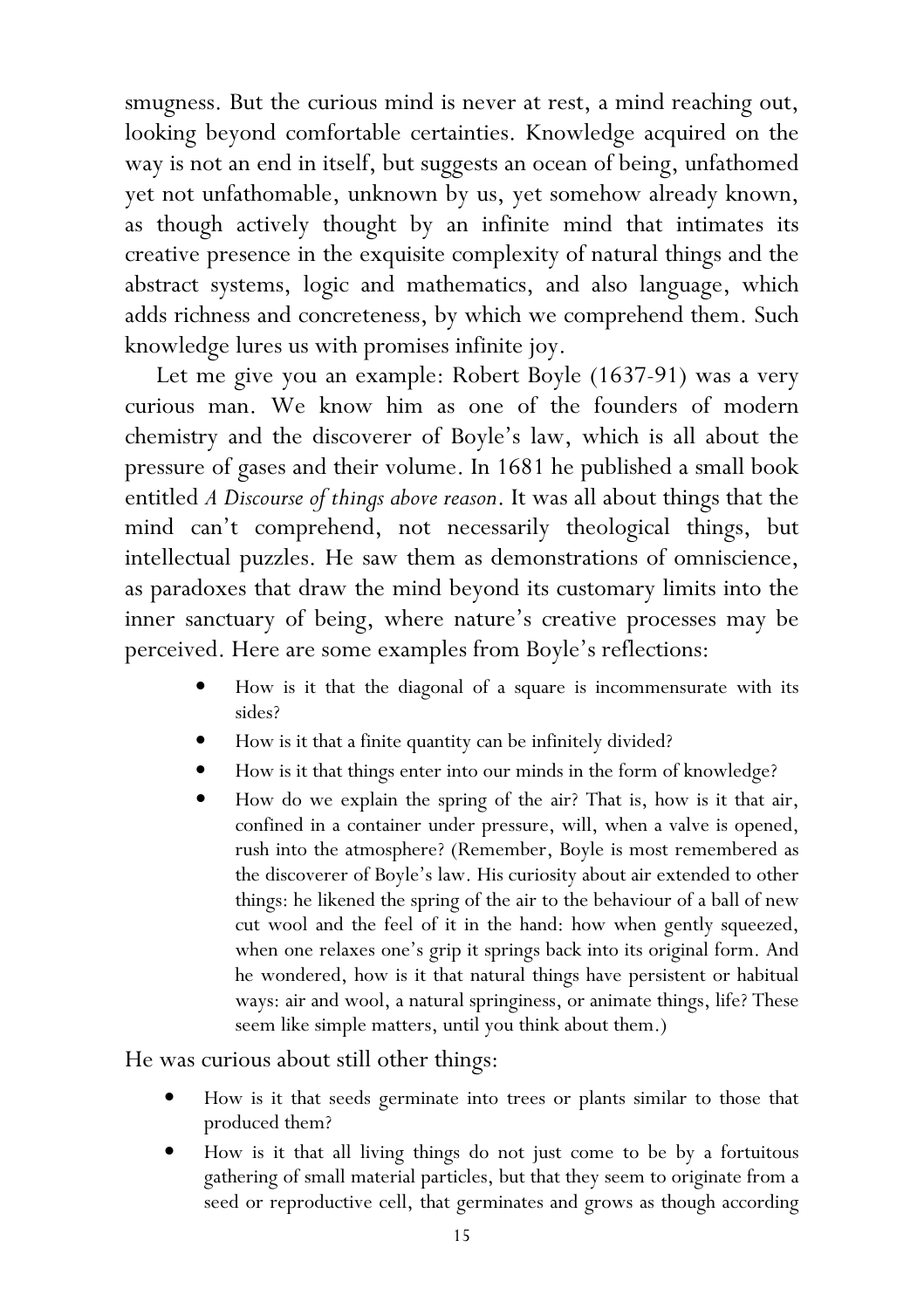to a plan, drawing its nourishment from the ground or from the womb that shelters it, until it comes forth wonderfully made? How is it that nature in this way produces an endless variety of living things, of exquisite complexity and design, endowed with magnificent powers. How is it that from this same process there emerge creatures like us, self-reflective beings, with expansive minds and freedom of action? How is it that the brain thinks; or, if (as now seems unlikely) there is superadded to a living body a spiritual entity that makes us conscious thinking beings, how does this spirit interact with a physical body?

Boyle attributed it all to God, a creative spirit whose intelligence comprehended the whole of nature and resolved all its puzzles; who did not contemplate nature from afar, but was a constant creative and sustaining presence, like a guiding spirit or supervising genius, hovering over each thing although not always with infinite care to preserve them or even to protect them. Boyle was a theist, but not a sentimental one.

 These questions persisted, and two centuries later, Charles Darwin considered them anew. He did not deny God, but preferred to think of God as nature. Darwin was curious about the great variety of living things; how living things are more or less the same and yet each one subtly different. He also saw not only the complexity of individual things, but of their connectedness to each other. He abandoned the common belief that things were made by God in the beginning, each according to their respective kinds and remained that way ever since. Species evolved. Moreover, their boundaries were not precise. Species were just dominant variations, whose dominance was determined by circumstances and their fitness or capacity to cope with them. He came to realize that nature had a long history, through which the manifold forms of life developed from simple beginnings; this was a history of genealogies, of diverse, interactive and mutually dependent forms of life. He saw evidence of this everywhere.

It is interesting [he writes] to contemplate an entangled bank, clothed with many plants of many kinds, with birds singing on bushes, with various insects flitting about, and with worms crawling through the damp earth, and to reflect that these elaborately constructed forms, so different from each other, and dependent on each other in so complex a manner, have all been produced by laws acting around us.

He meant 'laws of nature', the more or less regular processes by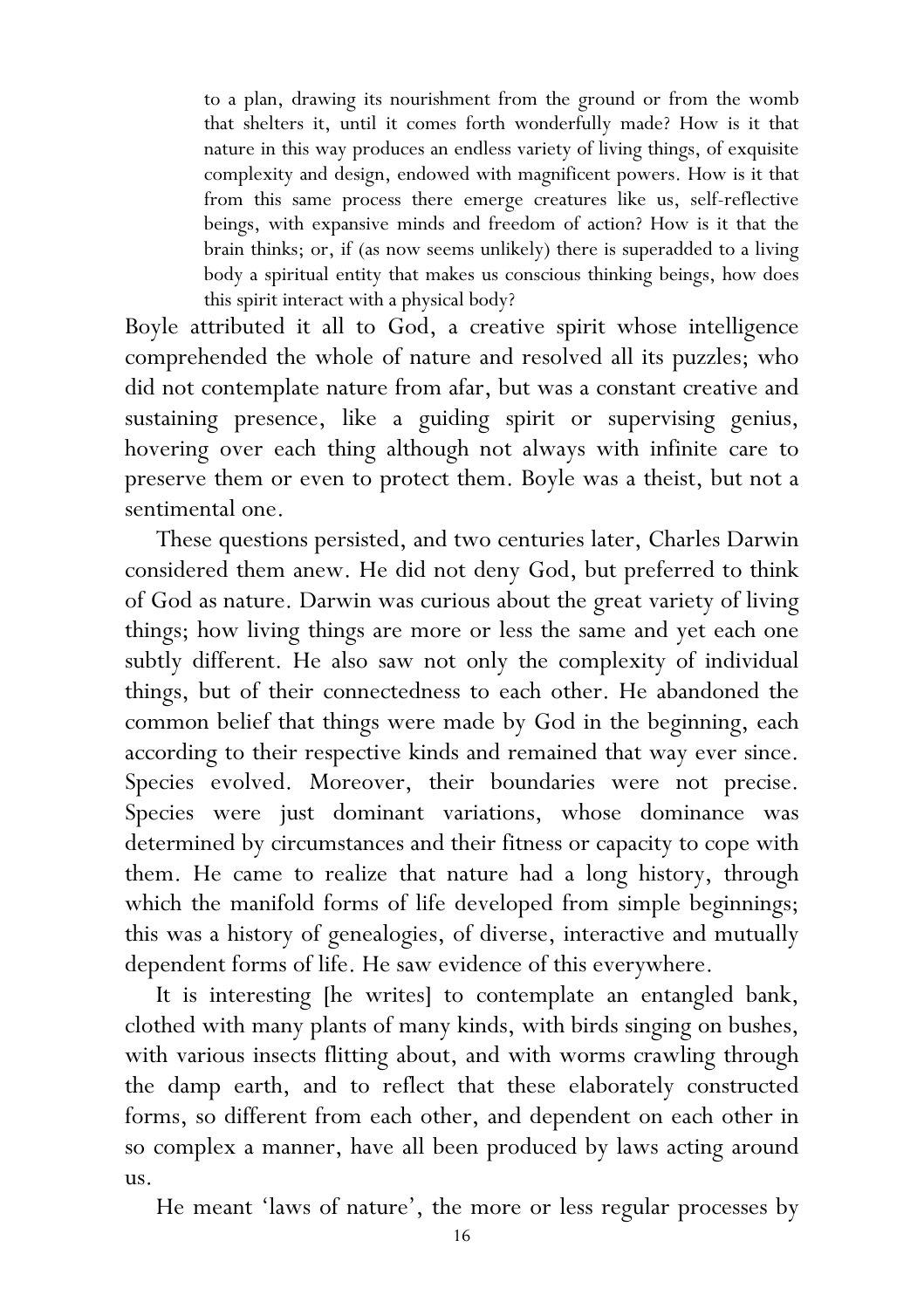which things grow and reproduce: the inheritance of qualities, an internally directed variability that unwittingly produces features that make a new creature more or less fit to survive the struggle for life and the force of circumstance which he called 'natural selection', as though the natural environment were a breeder that selects and rejects. He saw how fragile and yet how persistent life is. He concluded the account of all this in his book The Origin of Species with this observation:

There is a grandeur in this view of life, with its several powers, having been originally breathed into a few forms or into one; and that, whilst this planet has gone cycling on according to the fixed law of gravity, from so simple a beginning endless forms most beautiful and most wonderful have been, and are being, evolved.

These are not the wonders of magicians who prefer that we not be curious but only dazzled, or the deep mysteries of spiritualists or mystics that tend to smother all curiosity. These are the wonders of nature, all around us, ongoing, luring us out of our comfortable cages of belief into the great expanse of being. Darwin did not suppose that the enquiry about the origin of species was ended, but just beginning. He knew nothing about inheritance of physical qualities, or about the origin of life itself. His curiosity taught him that his discoveries were just another beginning of an adventure of the mind seeking truth of which he was a faithful lover. The love of truth was his orthodoxy.

 I find it curious that there are no hymns in the hymnbook under the heading of curiosity. Should piety exclude it? I think not, but I also think that its absence is evidence that there is something lacking in our religion, call it a love of truth, a tireless quest to discover how the world is, how it has become as it is, how it is that there is anything at all. Unless we become curious we cannot love God with our whole mind, cannot love God as we ought.

 The philosopher Hegel wrote that the end of science is to know everything completely. And we're all familiar about the ongoing discussion about what it requires to develop a theory of everything. This is a concern that should not be the preserve of specialists, for as Stephen Hawking has remarked, if we were to discover such a theory, it would have to be of a sort that it should be understandable 'in broad principle' by everyone, just as Darwin's theory is, in broad principle,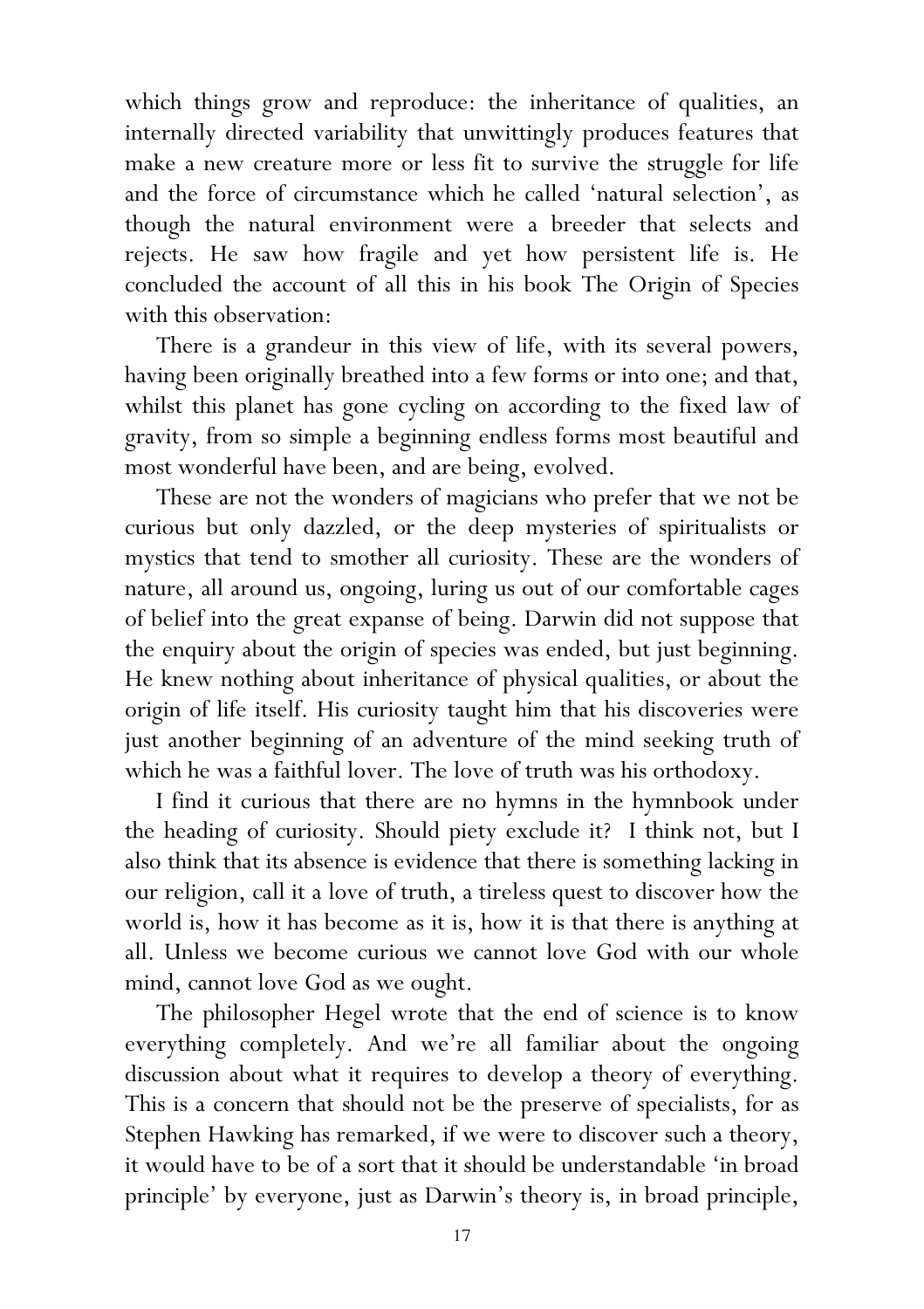easy to understand. And if that time should ever come, we will all 'be able to take part in the discussion of the question why it is that we and the universe exist.' And he continues, 'If we find the answer to that, it would be the ultimate triumph of human reason', or I should say, of our curiosity, '—for then we would know the mind of God.'

 As I've grown older and, I hope at least in certain ways, wiser, I've come to believe that it was an error to separate nature and God, that God is at least nature, that nature is immortal, without beginning or end. Of this, at least, I am certain, that we are a part of nature, and that nature does not hide her secrets to the curious, and that as we become curious it is a kind of omniscience that draws us on, for everything is knowledge. This, I think, is what the Psalmist perceived long ago and expressed in such beautiful poetry:

Whither shall I go from they spirit? Or whither shall I flee from thy presence?

If I ascend up into heaven, thou art there: if I make my bed in hell, behold thou art there.

If I take the wings of the morning and dwell in the uttermost parts of the sea; Even there shall thy hand lead me …

If I say, surely the darkness shall cover me; even the night shall be light about me. Yea, the darkness hideth not from thee; but the night shineth as the day: the darkness and the light are both alike to thee.

How precious are thy thoughts unto me O God!

How great is the sum of them! If I should count them, they are more in number than the sand:

When I awake, I am still with thee.

Such knowledge is too wonderful.

May we all come to live in that wonder! Amen

Victor Nuovo is Professor of Philosophy and Dean of Arts and Humanities at Middlebury College and a Senior Research Fellow at Harris Manchester College, Oxford. This sermon was originally given at the Congregational Church of Middlebury, Vermont in February 2007. The first sermon, The Heart of Religion, appeared in the last edition of The Herald.

## $\widetilde{\mathbf{v}}$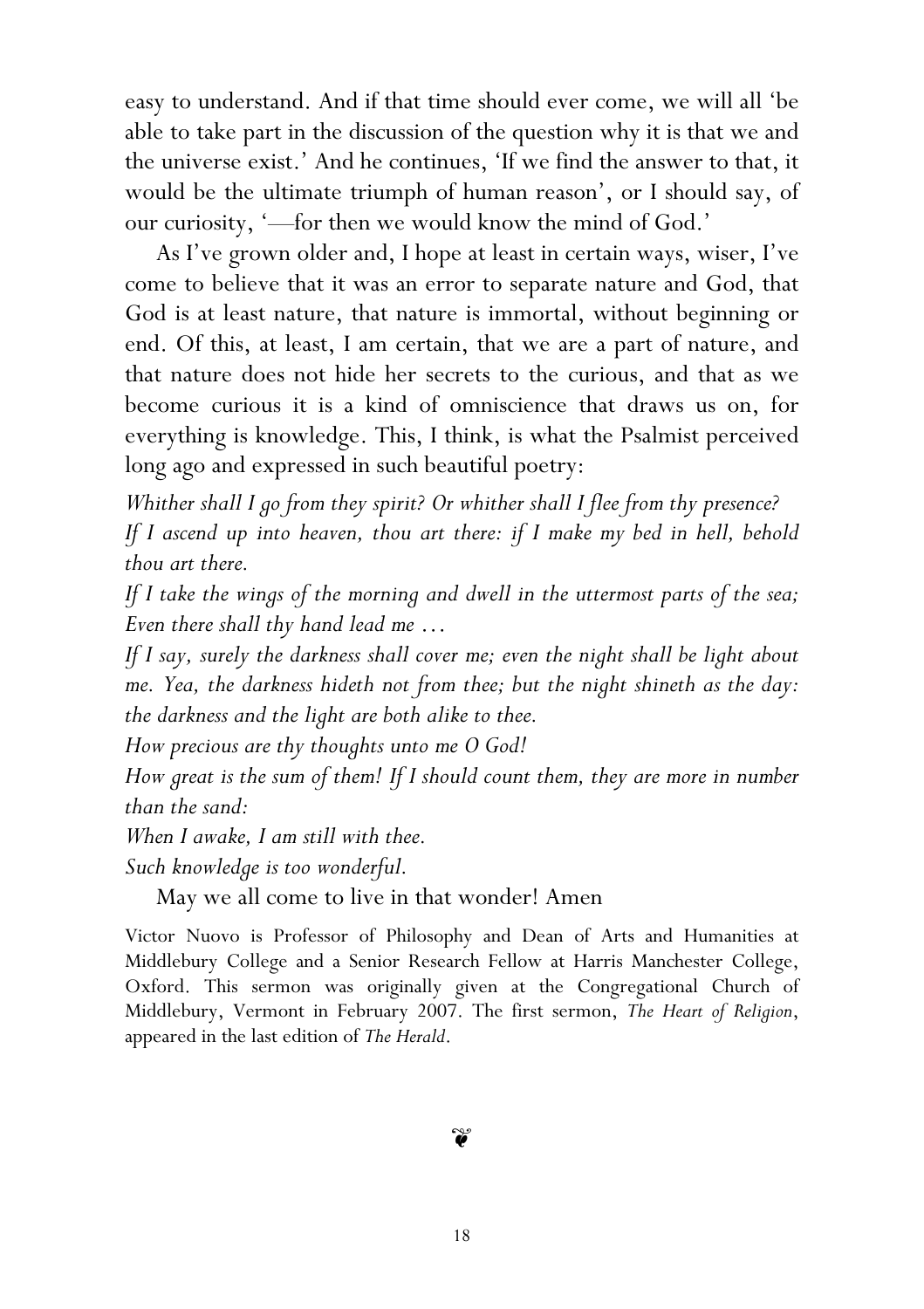## LEARNING TO SAY "WE"

Anthony Howe preached this sermon at this summer's UCA Synod. He encourages to us to think more deeply about in what consists our collective faith and how we might live it better.

#### The Bible: Joshua 3:1–4a

Early in the morning Joshua and all the Israelites set out from Shittim and went to the Jordan, where they camped before crossing over. After three days the officers went throughout the camp, giving orders to the people: "When you see the ark of the covenant of the LORD your God, and the priests, who are Levites, carrying it, you are to move out from your positions and follow it. Then you will know which way to go, since you have never been this way before.

Those of you who know me will know that I am famed for my appalling sense of direction. If there is such a condition as appalling sense of direction. If there is such a condition as geographical dyslexia then I have it! If it is at all possible for me to get lost somewhere then I will. One of my greatest concerns about moving to take up a new ministry was that I would be moving to a completely new area and that I would never manage to learn the routes I needed to. However, I prepared myself: I got myself what I now consider to be one of the greatest tools for a successful ministry: Sat Nav! Now, all I need to do is to type the appropriate address into the system and a voice in my car tells me when to turn left and right and, no matter where I am, I can always get home again.

Now, when I mention to well meaning folk that I am going to a particular destination, they often helpfully try to direct me the way that they think is best. Directions are difficult for me to grasp at the best of times but the situation is exacerbated when two people try to give me directions and the directions contradict one another! However, I am always willing to give it a go; but, I keep my sat nav in my car at all times so that I can get back on the right road if I find myself hopelessly off course.

The Book of Joshua in the Bible describes a time where the Israelites were a nomadic people and we are told that they followed a cloud. When the cloud moved, they moved and when it stopped, they set up camp. What could be simpler than that? It's a bit like my sat nav telling me which way to go.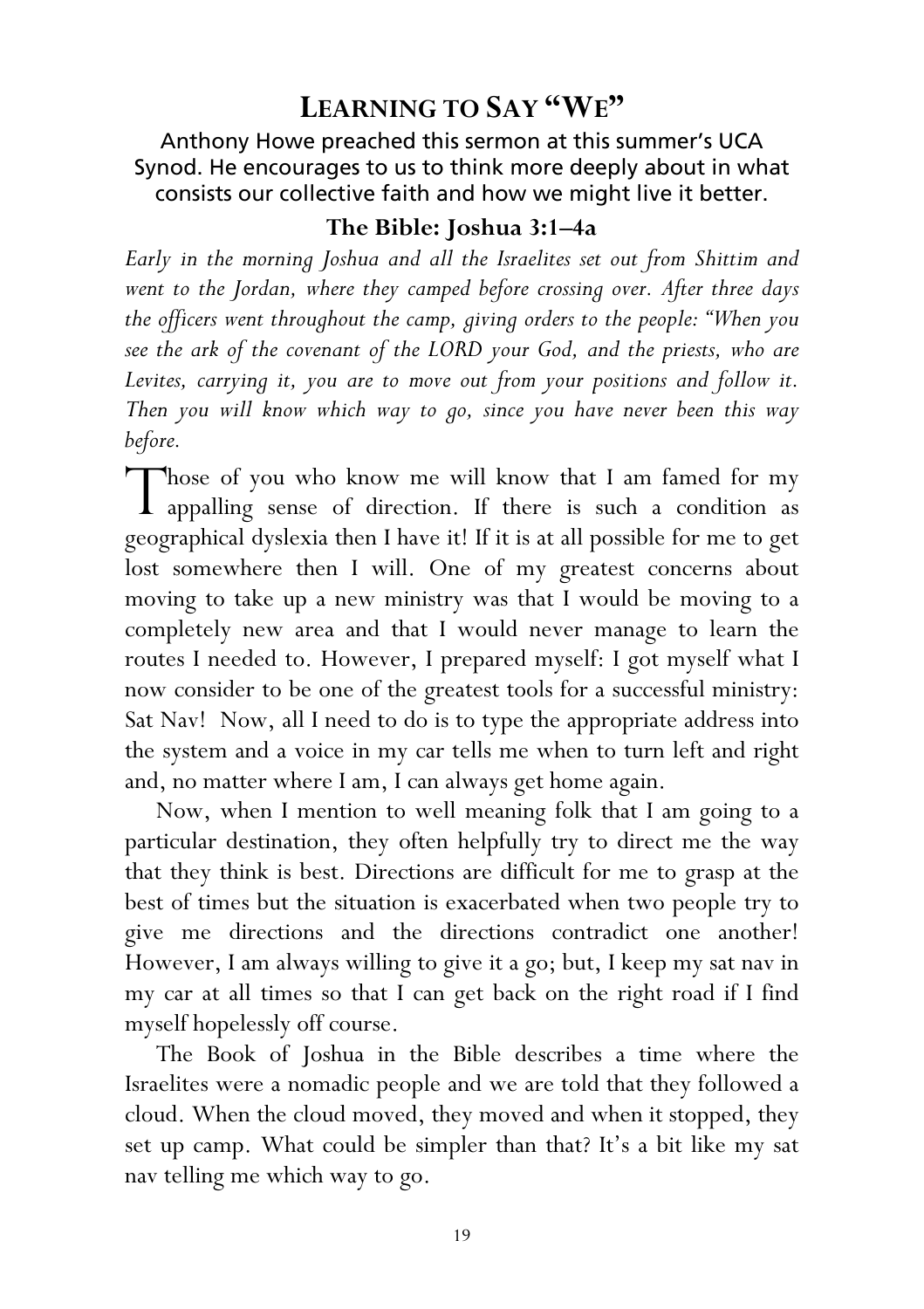Why did they need this direction? Because, as the reading says they had "never been that way before".

I look at the decline in our movement and I wonder whether sadly—the cloud moved on long ago but we didn't notice.

We have a rich tradition and a heritage to guide us, but I fear we may spend just a little too much time listening to all the different directions offered by others, even when they contradict each other: borrowing from other faiths without truly engaging with them, continually trying different combinations of spiritual practises in the hope that we might suddenly hit the jackpot and see our movement thrive again.

Please don't misunderstand me: as I said earlier, I am more than willing to listen to the directions given by others (and even give them a try) but I keep my sat nav in the car to guide me home again because it is easy to find yourself lost when the directions are not clear. Whilst I believe it is important to listen to others and have a well rounded spirituality that shows respect for all faith traditions and that learns from them, I believe that it's a return to trusting and rejoicing in our own heritage that we need most today.

That's not to say that we have to live in the past. We know we're moving forward because we've "never been this way before", but let's trust our heritage to guide us.

#### The Bible: Luke 5:4–7

When he had finished speaking, he said to Simon, 'Put out into the deep water and let down your nets for a catch.' Simon answered, 'Master, we have worked all night long but have caught nothing. Yet if you say so, I will let down the nets.' When they had done this, they caught so many fish that their nets were beginning to break. So they signalled to their partners in the other boat to come and help them. And they came and filled both boats, so that they began to sink.

Let me tell you about my ongoing quest to get fit. My new year's resolution this year was to go swimming two or three times a week. You'll be pleased to know that I have kept to my resolution. Now I started with a determination to go swimming but the only problem is that I am not really a strong swimmer. For the first few weeks I stayed near the shallow end where I could always put a foot on the floor and just splashed around a bit. But as I have got more confident (and a bit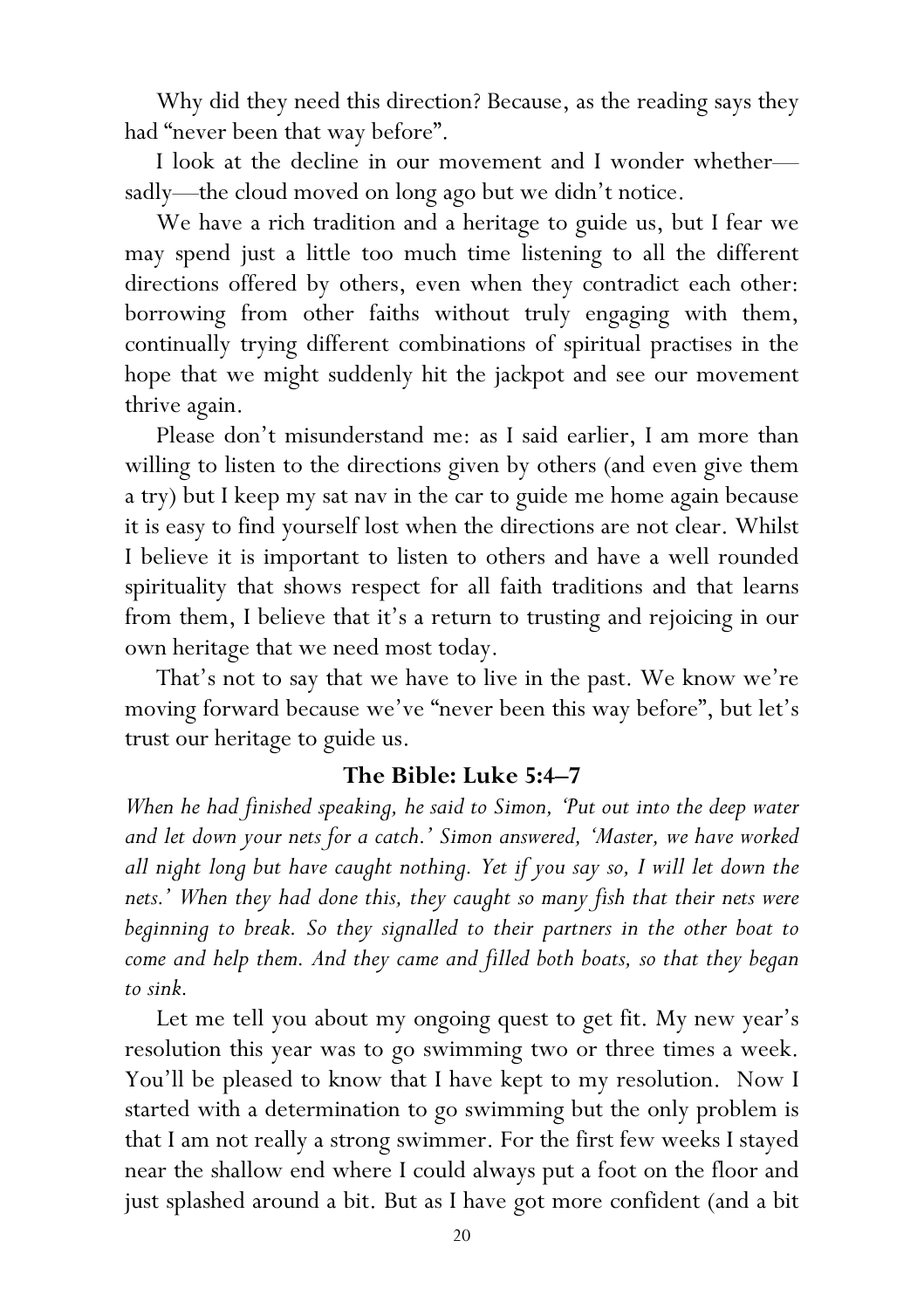fitter) I can now happily swim in the deep end. It doesn't matter that I can't reach the bottom of the pool anymore because I'm now used to the depth. And because of the work I have put in, I'm feeling more confident in the deeper water.

Our second reading today tells of Jesus getting into a boat and telling those fishermen in it to set out for the deep water. Now the Bible says that these fishermen had worked all night and had caught nothing, but after getting into the deep water with Jesus they brought home a vast catch. "Put out into deep water and let down the nets for a catch".

I look at our Unitarian & Free Christian Movement today and I see people who are working so hard all the time; people who are trying and trying and trying; people who really WANT to see results. Yet by striving to be all things to all people I think it's so easy to lose some of the depth. It would seem to me that the answer is that we need to immerse ourselves deeply in our own tradition – that's where the catch is to be found!

We've worked all night and caught nothing for far too long—and it becomes tiring and depressing. Yet I believe there is a catch just waiting for us if we had the courage to go a bit deeper.

When I started swimming in January I wouldn't have dared go into the deep end. It's only as I've gained my confidence that I will now do so. Maybe as a movement the temptation for us is to stay only where it's safe. Unfortunately, as I've found with swimming, what's safe can often be a little shallow. So let's not be afraid to go deeper in our faith! This, however, would not be a Unitarian sermon unless it came with BUT….and here it is. These words of a poem by Karle Wilson Baker have haunted me over the last few months:

The Lord said, "Say WE" But I looked upon them, grimy and all awry. Myself in all those twisted shapes? Ah, no! Distastefully I turned my head away, persisting, "They"

I find myself wondering again and again whenever I hear the "Christian or not" debate within Unitarianism whether I can learn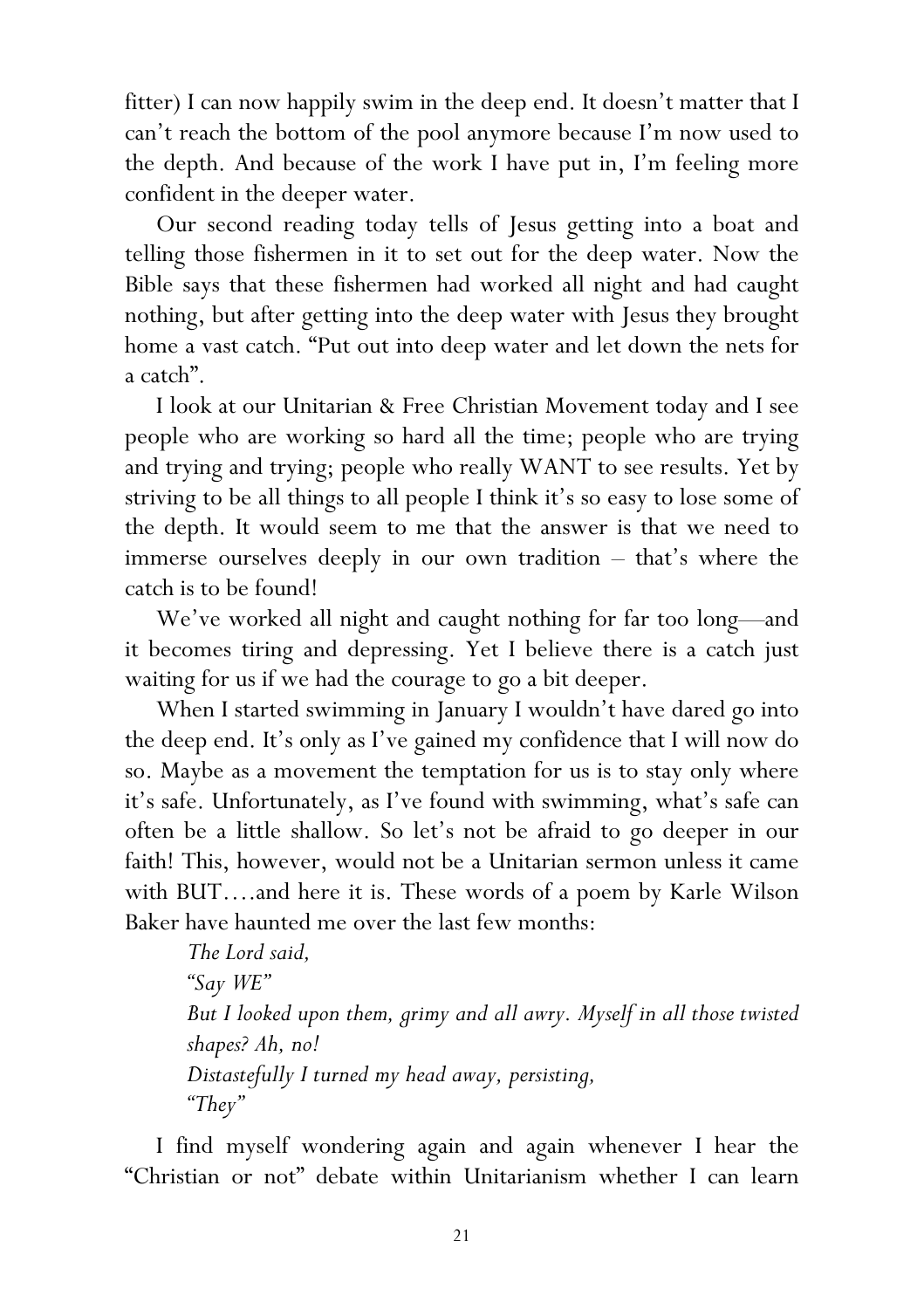from those who have a different opinion to my own. Am I doing myself or our movement any good but by looking at something that doesn't resonate with me and insisting that it is "them" not "we"? Experience is teaching me that we have to work with what have and with WHO we have.

I can't afford to isolate myself or I risk closing my ears to the opinions of others and living in an ivory tower; living a life that falls far short of the example set by Jesus. As the poem goes on to say:

"And I, at last, richer by a hoard of years and tears, looked into their eyes and found the heavy word that bent my neck and bowed my head: Like a shamed school-boy then I mumbled low, "we, Lord"

I can't be so arrogant to demand that my brothers and sisters in my churches and chapels do everything my way, even though I might secretly want them to! Internal squabbles and fights do nothing to enhance the witness of our movement. Keeping ourselves to ourselves will weaken us. And so, to draw all these things together:

We need a guide! I will continue to listen to those who think we should go a particular way, but I believe that a return to the thing that served us well in the past will guide us into the future. Not a carbon copy of the past since we "have never been this way before" but a Unitarianism that is faithful to its heritage and that is relevant for today.

For this to work it needs depth. Study, prayer and witness. We can only go into the deeper things once we've found some confidence in ourselves. Confidence in being who we are. And once we can show that our faith has some depth to it, we should prepare ourselves for a catch. I don't believe we'll catch anything worth having if we refuse to move beyond the shallow.

And finally, as the Bible declares: "by their fruits shall ye know them" and that needs to be true of us. We can't afford alienate others by creating an air of separatism or elitism. Instead our direction, our confidence and our depth should speak for itself. That will be our witness. It will speak to others in our movement and to the wider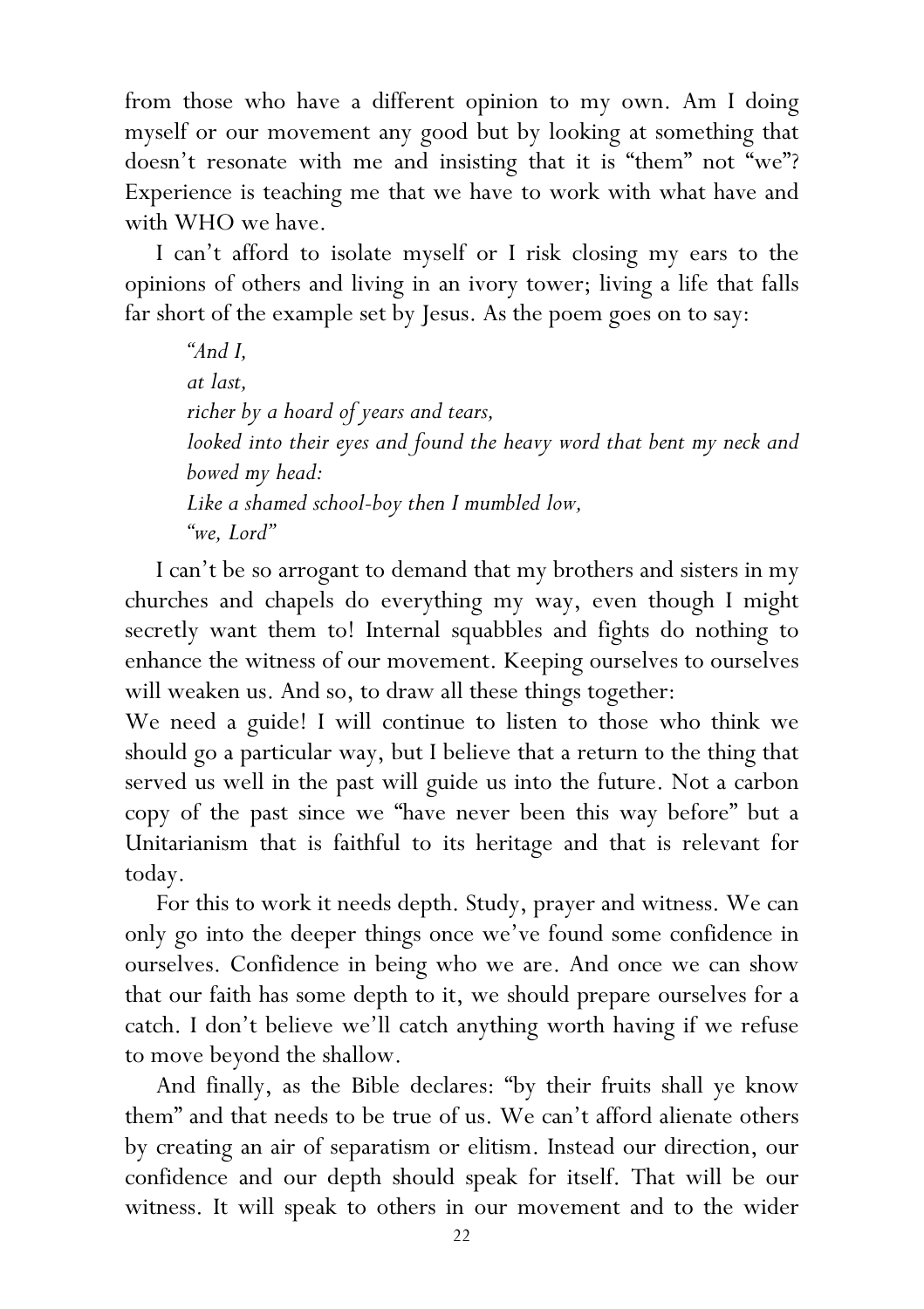world.

So let us keep on doing what we've never done: taking the glorious heritage of our past and building a future. Let us work to make these things reality.

## $\widetilde{\bullet}$

# REVIEW: THE LARGER VIEW

#### Bob Pounder reviews the Revd Vernon Marshall's new book The Larger View – Unitarians and World Religions and finds that Liberal Christianity becomes a casualty

he Larger View: Unitarians and World Religions amongst other things, is The Larger View: Unitarians and World Religions amongst other things, is<br>a compact publication, a capsule history of Unitarian thought and development, presenting notables such as Theophilus Lindsey and James Martineau through to Unitarian Pagans and the American Unitarian Universalist Margot Adler a 'prominent witch' and author of 'Drawing Down the Moon' (1979), the most celebrated book on American neo-paganism.

The Reverend Dr Marshall writes: 'The challenge of the British Unitarian movement is to decide where it now stands in terms of its theological position.' It seems that this may be easier said than done given that what he describes as: 'an avowedly Christian denomination that has become a home for individuals who seek their inspiration from whatever religious tradition speaks to their theological condition.'

Vernon's own journey of faith began in the late 1970's and early 1980's from a position of wishing to retain the Unitarian Christian heritage. However, his experiences of inter-religious activities, his embracing of feminist theology and his studies of Comparative Religion for a Master of Philosophy degree has brought about fundamental change in his perspective. He now sees himself a part of British Unitarianism's shifting theological focus.

The origins of Unitarian thought, its rejection of the Nicene Creed and thus The Trinity, its interpretations of the scriptures and its ability to throw up new generations of radical thinkers, has meant that Unitarian theology would always be in flux; more so than in any other denomination.

James Martineau, for example, the most significant Unitarian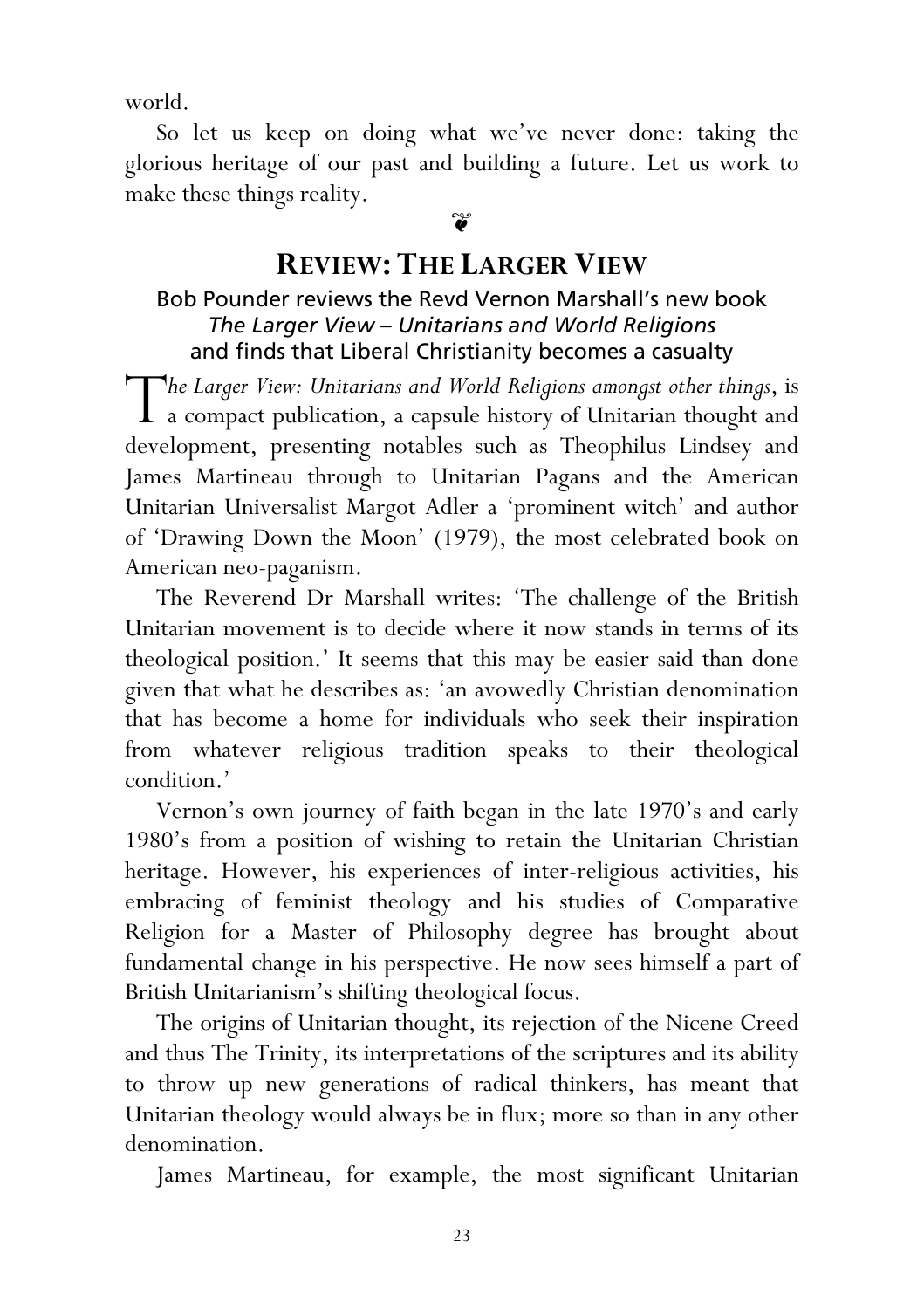thinker of the nineteenth-century placed an emphasis on reason and freethinking that led to the view that the underlying truths of the Bible were hidden by 'dogmatic concepts'. Nevertheless, Martineau remained a committed follower of Jesus and thus saw himself as a Christian. Martineau died in 1900 but his views prevailed. By the beginning of the twentieth-century Unitarians were starting to see the identification with Christianity as cultural rather than doctrinal.

In The Larger View Vernon produces in such a short space, an impressive chronology of Unitarian scholars who at various times and for different theoretical reasons immersed themselves in the studies of other religions. For example, in 1860 a Unitarian minister, William Rounsville Alger had published, 'A Critical History of the Doctrine of a Future Life". Essentially, Alger believed in a 'universal religious experience. In the same period, Joesph Estlin Carpenter a Unitarian minister and former Principal of Manchester College Oxford shared this view. Carpenter believed that each religion represented a different stage of evolutionary process. He further believed that Unitarianism represented the most advanced stage of the time. It was felt that the ultimate outcome would be a religion that would encompass or unite all of the world's religions.

But the ideals and optimism of continual human progress and the convergence of the world's religions were scotched by the experience of the World War One and its attendant slaughter. It was an irreversible blow. The matter of convergence from then on became sidelined in favour of dealing with issues of ethical and social justice. From today's perspective Marshall writes, 'There are certainly no signs of a growing organic merger of the religions.'

This is not to say that exposure to the ideas of other religions had ceased to impact on Unitarianism, far from it. In 1959 a minister and soon to be general secretary of the Unitarian General Assembly warned: 'We must be aware of attempts at devising a synthetic religion made up of elements of the great faiths.'

From the 1960's change gathered apace as the secular virtues of civil liberty and religious tolerance were replacing religious beliefs. Or were they? By the 1980's a new group, the Unitarian Renewal Group (URG) were laying stress on theological diversity, breaking with the belief that Unitarians 'were members of the historic Christian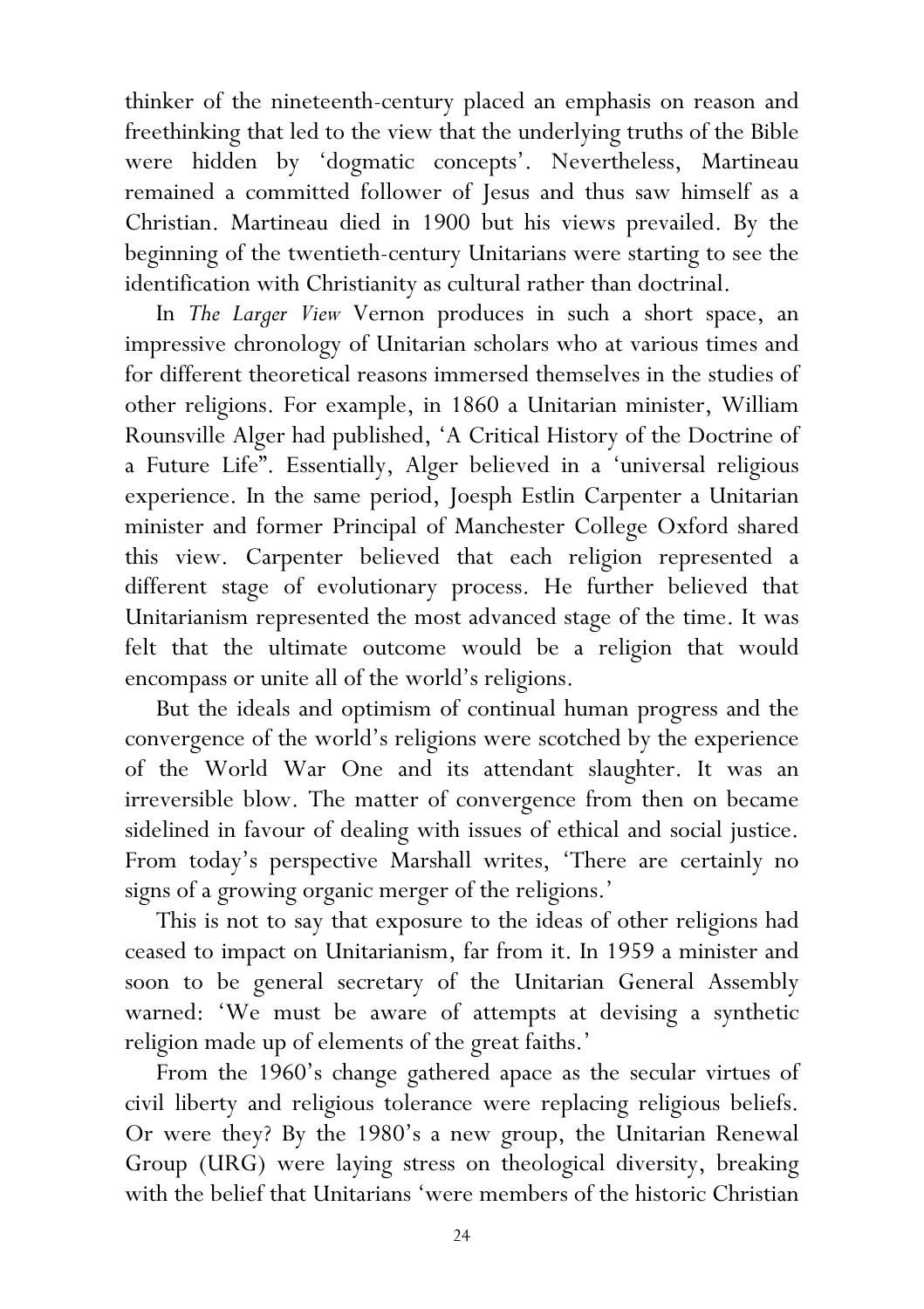church.' More radically the emergence of the Unitarian Neo-Pagan Network affirmed a Pagan spiritual perspective as being, 'fully compatible with the human quest for self-knowledge and ultimate meaning.'

In The Wider View the Liberal Christian position is seen as 'historic' rather than contemporary, evidenced by survey and a research questionnaire that is an integral part of Dr Marshall's work. For example, only twenty-five out of eighty responses to his questionnaire from ministers and lay leaders, considered themselves to be Liberal Christians. Further, reference is also made to a separate survey, in 2001, involving more than a thousand Unitarian women. Only forty percent considered themselves to be Christian-based.

Decades if not at least two centuries of enquiry and searching have left British Unitarianism exposed to a myriad of influences. It seems therefore that the purpose of The Wider View is not simply to inform or to reflect on the past and the present. Rather, Vernon clearly seems to be seeking a consolidation, taking all he has said in the round, of a new position in which to face the future and move forward.

He appears to wish to retain the advantage of religious status in creating a movement, a new religion that could become a spiritual a centre-point for all faiths and perhaps none. At the same time he envisages that this new religion could have a distinct and 'thereby equal distance' from all other religions. It would be a new religion that would be 'creative' without the baggage of the past and without the 'negative connotations associated with the other religions.' The author declares that there would be a price to pay for this reformulation.

Ultimately, The Larger View is a cogently written positional document inferring a sense of the inevitable. In Vernon's scenario, however, it is the Liberal Christian tradition that becomes the casualty. This is the price that would have to be paid. But, if according to him, the non-Christian based section of the movement has no coherent tenet to hold them together, we might reasonably ask if it really is a price worth paying? Only time will tell.

The Larger View – Unitarians and World Religions by Vernon Marshall is published by The Lindsey Press (ISBN 978-0085319-0745-5) at £8.99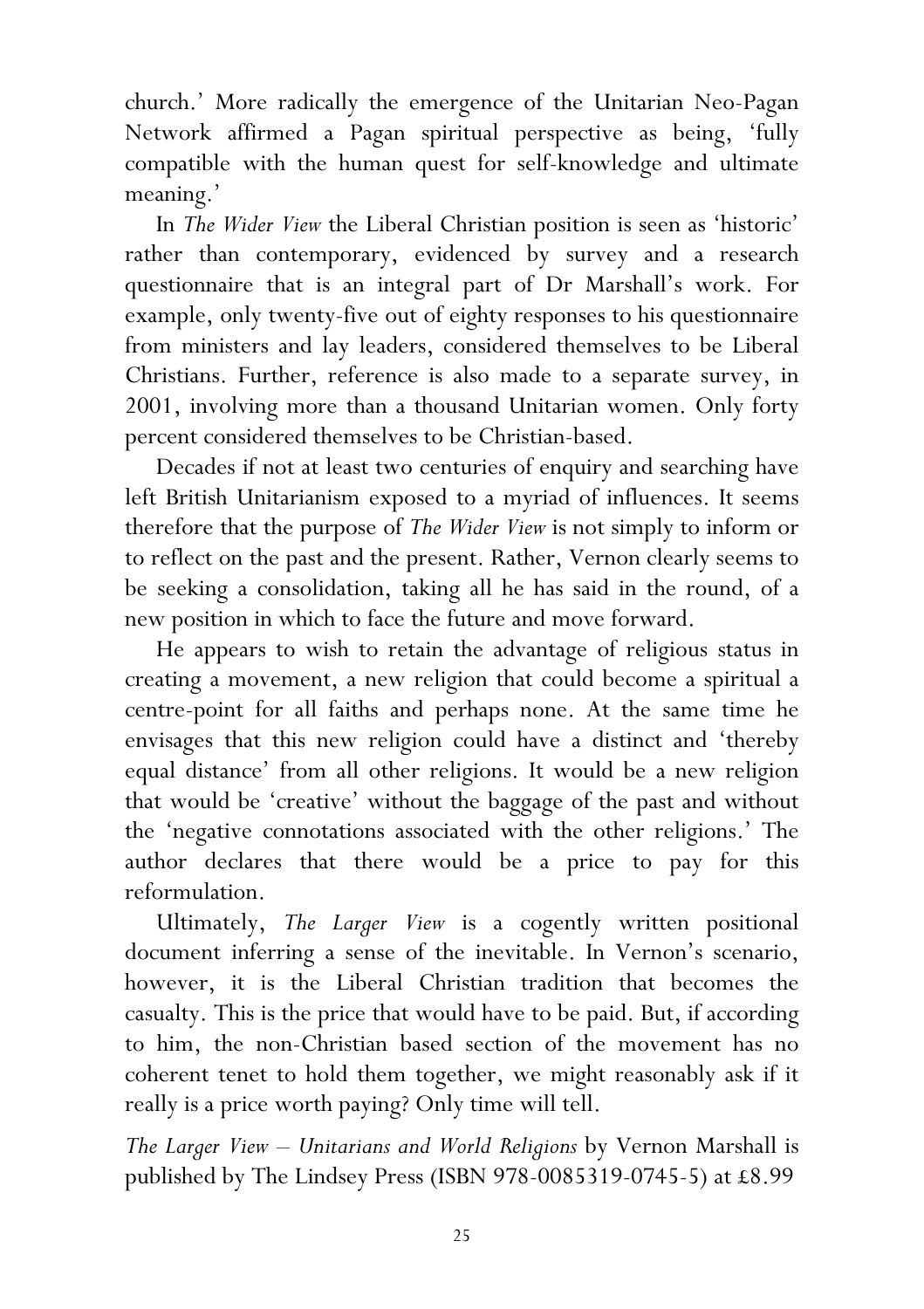# DIARY DATES & NEWS UNITARIAN CHRISTIAN ASSOCIATION Notice for the 2008 ANNUAL GENERAL MEETING The Annual General Meeting of the Unitarian Christian Association will be held at Norcliffe Chapel, Styal, on Saturday 1st March 2008 starting at 2 pm.

Nominations are invited for the following Officer Group positions:

| <b>POSITION</b>   | <b>CURRENT OFFICE</b>    | <b>REMARKS</b>      |
|-------------------|--------------------------|---------------------|
|                   | <b>HOLDER</b>            |                     |
| Moderator         | Rev Chris Wilson         | Rev Chris Wilson    |
|                   | <b>MA</b>                | MUST stand down at  |
|                   |                          | the 2008 AGM. The   |
|                   |                          | Officer Group       |
|                   |                          | intends to nominate |
|                   |                          | Rev Alex Bradley to |
|                   |                          | serve as Moderator  |
|                   |                          | from the 2008 AGM.  |
| Clerk             | Ken Howard               |                     |
| Chaplain          | Rev Alex Bradley         | Can not stand as    |
|                   |                          | Chaplain as it is   |
|                   |                          | assumed he will     |
|                   |                          | become moderator.   |
| Herald Editor     | <b>Rev Andrew Brown</b>  |                     |
| Treasurer         | Sandra Wilson            |                     |
|                   |                          |                     |
| Membership        | <b>Rev Andrew Parker</b> |                     |
| Secretary         |                          |                     |
| Membership Dev    | Cathy Fozard             |                     |
| Officer           |                          |                     |
| Retreats Officer  | Rev Jean McNeile         |                     |
| Publicity Officer | Rev Jeff Gould           |                     |

## Nominations for any position must be sent to the Clerk of Synod (contact details on the back page of the Herald).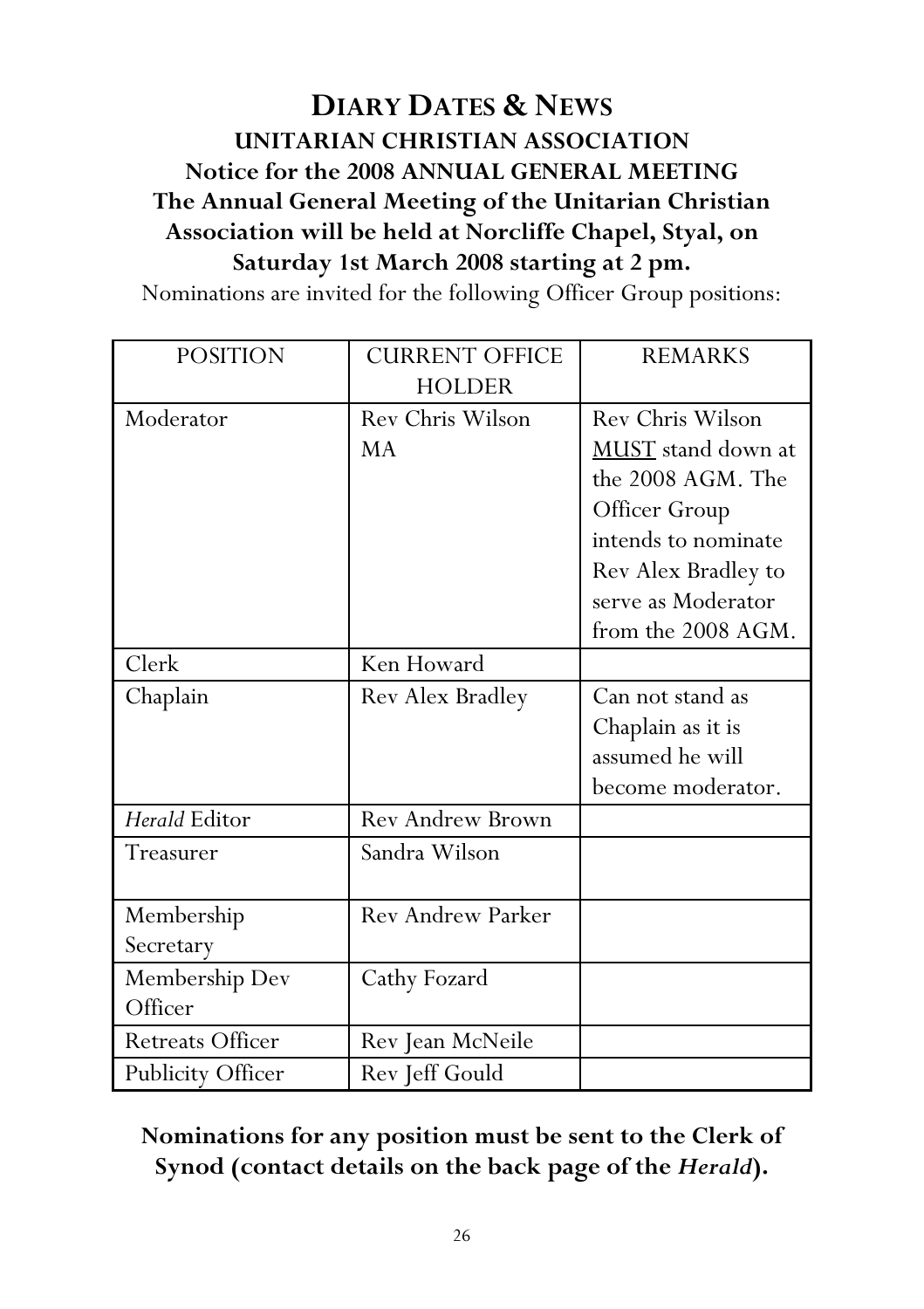# NEW UCA PRAYER-BOOK

**The new UCA prayer-book is now available. It is called Daybreak** The new UCA prayer-book is now available. It is called *Daybreak* and Eventide, A Little Book of Prayers and Worship for Individuals, Small Groups and House Churches by Andrew J. Brown and John C. Morgan.

You may obtain it by sending a crossed cheque for £9.99 (RRP  $£14.99$  + P&P £1 made payable to the Unitarian Christian Association to Sandra Wilson, 1 Fairview Grove, Swaffham Prior, Cambridgeshire,CB25 0LB.

#### ิชั

# CONGREGATIONAL MEMBERS GREAT BRITAIN

Bolton, Halliwell Road Free Church, Halliwell Road, Bolton, Lancs. 10.30 am & 6.30 pm. www.halliwell-unitarians-bolton.org.uk Cambridge, The Memorial Church, Emmanuel Road, Cambridge CB1 1JW 10.30 am & 6.30 pm (Four communion services per year, Christmas Eve, Good Friday, Whitsunday and during Harvest) www.cambridgeunitarian.org

Dean Row (Wilmslow), Dean Row Chapel, Dean Row, Wilmslow, Cheshire. 11.15 am

Dundee, Williamson Memorial Unitarian Christian Church, Dudhope Street, Dundee. DD1 1JT. 11 am.

www.dundee-unitarians.org.uk

Failsworth, Dob Lane Chapel, Oldham Road, Failsworth, Manchester. 9.30 am

Great Yarmouth, Old Meeting (Unitarian), Greyfriars Way, Great Yarmouth, NR30 2SW 3 pm (1st & 3rd Sundays each month). www.unitarian.org.uk/eu/gtyarmouth

Hale Barns, Hale Chapel, 60 Chapel Lane, Hale Barns, Altrincham, Cheshire. WA15 0HT. 9.30 am. www.halechapel.org

Hyde, Flowery Field Church, Newton Street, Hyde, Cheshire. SK14 4NP. 2.30 pm (Communion 1st Sunday each month) www.unitarian.org.uk/ecu/FloweryField

Hyde, Hyde Chapel, Knott Lane, Gee Cross, Hyde, Cheshire. SK14 5SQ. 11 am (Communion 1st Sunday each month) www.unitarian.org.uk./ecu/hydechapel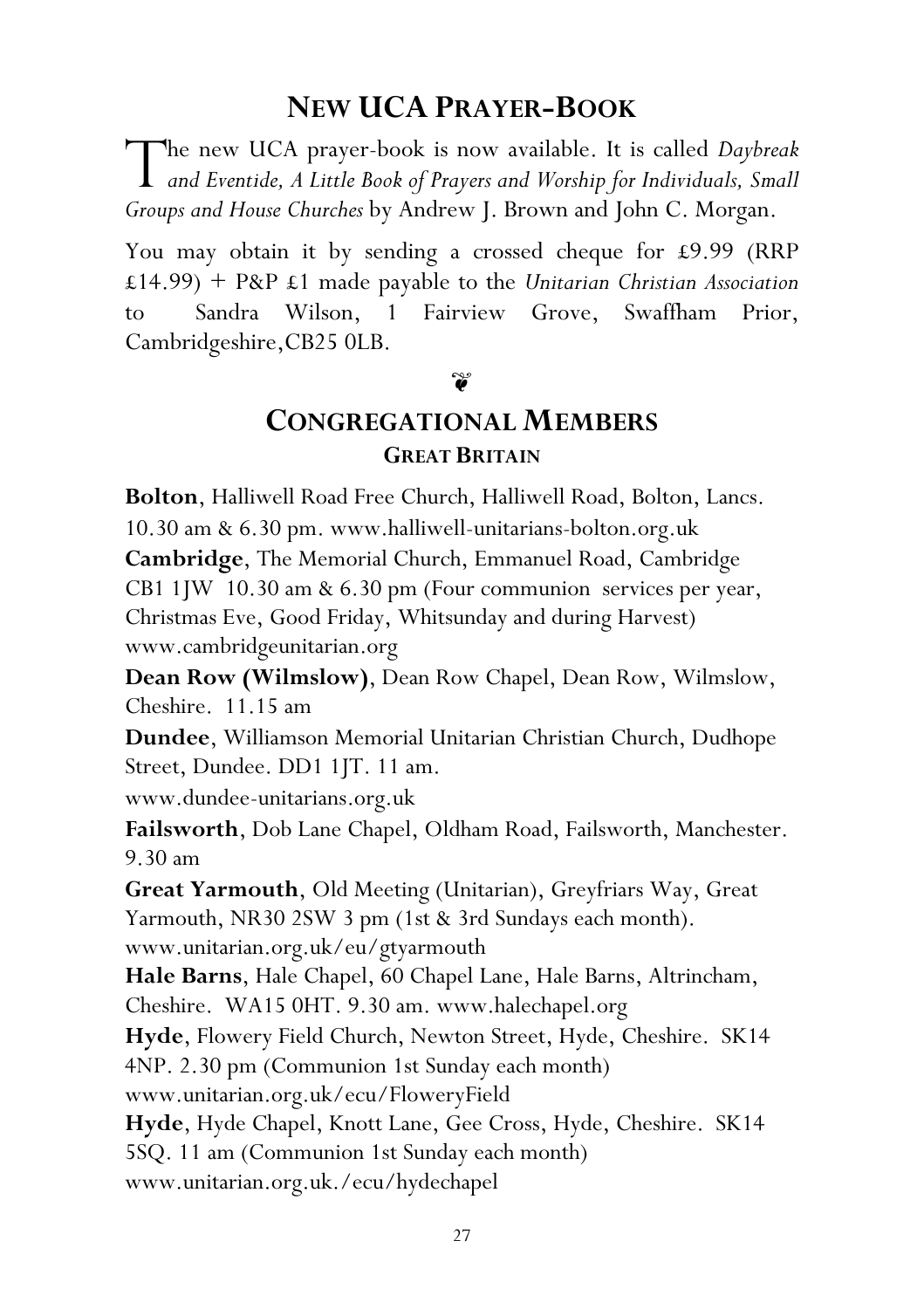Knutsford, Brook Street Chapel, Adams Hill, Knutsford. WA16 5DY. 11 am.

Leeds, Mill Hill Chapel, City Square, Leeds. LS1 5EB. 10.45 am www.millhillchapel.org.uk

London (Brixton), Effra Road Chapel, 63 Effra Road, Brixton, London. SW2 1BZ. 10.30 am.

www.unitarian.org.uk/ldpa/brixton

London (Hampstea d), Rosslyn Hill Chapel, 3 Pilgrim's Place, Hampstead. NW3 7NG. 11 am & 7 pm. www.rosslynhillchapel.com

Oxford, Manchester College Chapel Society, Harris Manchester College, Mansfield Rd, Oxford, OX1 3TD. 11 am. www.oxfordunitarians.org.uk

Padiham, Nazareth Chapel, Knight Hill, Church Street, Padiham. BB12

8JH. 10.30 am.

www.padiham-unitarians.org.uk

Stalybridge, Stalybridge Unitarian Church, Forester Drive,

Stalybridge, Cheshire. 11 am.

www.stalybridgeunitarians.org.uk

## THE NON-SUBSCRIBING PRESBYTERIAN CHURCH OF IRELAND



www.nspresbyterian.org

## PRESBYTERY OF ANTRIM

Antrim, First (Old) Presbyterian Congregation. Services, as arranged. Ballyclare, Old Presbyterian Church, Main Street, Ballyclare.

10.15am.

Ballymoney, NSP Congregation. Services, as arranged.

Belfast, All Souls, Elmwood Avenue, Belfast. 11.30am.

Belfast, First Presbyterian Church, Rosemary Street, Belfast. 10.30am.

Cairncastle, Old Presbyterian Church, Cairncastle. 12.15pm.

Crumlin, Old Presbyterian Church, Main Street, Crumlin. 3pm.

Downpatrick, First Presbyterian Church, Stream Street, Downpatrick. 11.15am.

Dunmurry, First Presbyterian Church, Glebe Road, Dunmurry. 11.30am.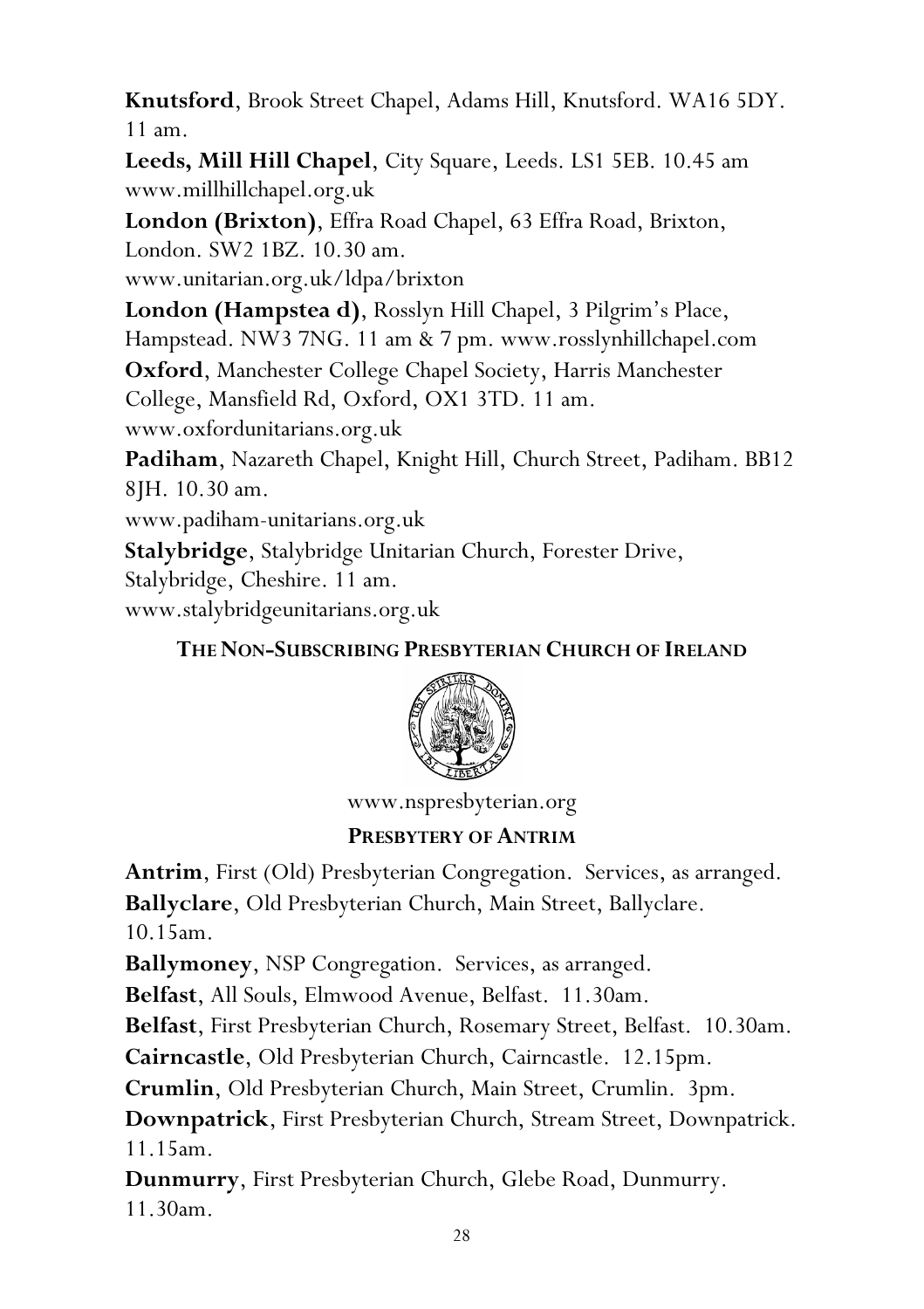Glenarm, Old Presbyterian Church, Ballymena Road, Glenarm. 11am. Greyabbey, First (NS) Presbyterian Church, Main Street, Greyabbey. 10.30am.

Holywood, First (NS) Presbyterian Church, High Street, Holywood. 12 noon.

Newtownards, NS Presbyterian Church, Victoria Avenue,

Newtownards. 12 noon.

Templepatrick, Old Presbyterian Church, Main Road, Templepatrick. 11am.

#### PRESBYTERY OF BANGOR

Ballee, NS Presbyterian Church, Ballee, Downpatrick. 9.45am.

Ballyhemlin, Meeting House, Ballyhalbert. 3pm, 1st & 3rd Sundays. Banbridge, First Presbyterian Church, Downshire Road, Banbridge.

10am.

Belfast, Mountpottinger NS Presbyterian Church, Belfast. 10.30am.

Clough, NS Presbyterian Church, Castlewellan Road, Clough. 9.45am (2nd & 4th) & 11.15am. (1st, 3rd & 5th Sundays)

Comber, NS Presbyterian Church, Windmill Hill, Comber. 12 noon.

Dromore, First Presbyterian Church, Rampart Street, Dromore. 11.30am.

Killinchy, NS Presbyterian Church, Comber Road, Killinchy. 11.30am.

Moira, First (NS) Presbyterian Church, Meeting Street, Moira. 11.30am, 2nd & last Sundays.

Moneyreagh, NS Presbyterian Church, Church Road, Moneyreagh. 12 noon.

Newry, First (NS) Presbyterian, Needham Place, Newry. 11.30am.

Rademon, First Kilmore Church, Kilmore, Crossgar. 10am.

Ravara, NS Presbyterian Church, Saintfield Road, Ballygowan. 3.30pm last Sunday.

Warrenpoint, First Presbyterian Church, Burren Road, Warrenpoint. 3pm, 1st & 3rd Sundays.

#### SYNOD OF MUNSTER

Cork, Unitarian Church, Prince's Street, Cork. 11am. Dublin, Unitarian Church, St. Stephen's Green, Dublin. 11am